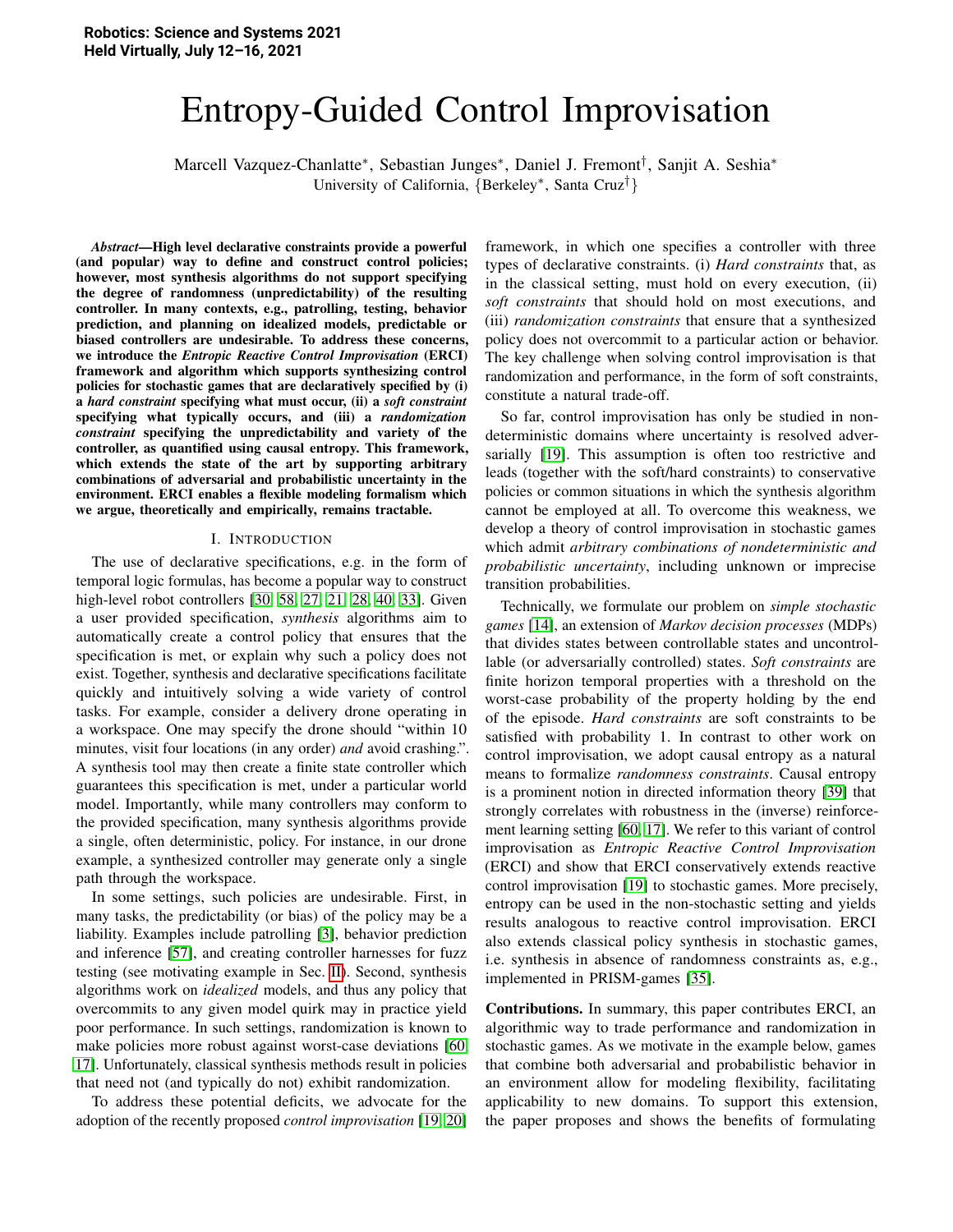<span id="page-1-1"></span>

Fig. 1. Illustration of delivery drone testing example. The goal is to synthesize a policy for the bottom left (white circle) drone to test the controller of the top right (black square) drone. Ideally, the synthesized policy should be as randomized as possible to avoid testing bias.

randomization constraints with causal entropy. Finally, this work contributes the necessary technical machinery and a prototype implementation. Combined, our theoretical and empirical analysis suggest that the ERCI framework contributes a tractable and flexible modeling formalism.

Overview. This paper is structured as follows. We begin with a motivating example (Sec. II). Then we provide preliminaries and formalize the ERCI problem statement (Sec. III). Next, we cast ERCI as a multi-objective optimization problem and study properties of the solution set (Sec. IV). With this technical machinery developed, Sec. V re-frames existing literature on maximum causal entropy inference and control to derive an algorithm for MDPs. Then in Sec. VI, we provide an algorithm for the general case of stochastic games. We conclude with an empirical evaluation (Sec. VII) and a comparison with related work, e.g., other control improvisation formulations (Sec. VIII). Proofs are attached in Sec. X.

#### II. MOTIVATING EXAMPLE

<span id="page-1-0"></span>We consider a scenario in which a regulatory agency wishes to certify the safety and performance of a new delivery drone  $D_{\text{new}}$ . As part of the process, the agency runs  $D_{\text{new}}$  through a series of tests. For example, given a certain delivery route, the agency investigates whether  $D_{\text{new}}$  successfully delivers packages while avoiding *other* delivery drones. To execute this test, the agency decides to synthesize a controller for another delivery drone,  $D_{\text{test}}$ , to test if  $D_{\text{new}}$  can be certified.

Concretely, suppose we command  $D<sub>new</sub>$  to continuously visit four houses in some workspace. We illustrate such a scenario in Fig. [1,](#page-1-1) in which  $D_{\text{new}}$  and  $D_{\text{test}}$  are shown as black square and white circle drones respectively. For this test scenario, the regulatory agency, wishes to exam how  $D<sub>new</sub>$  responds to delivering packages to the red houses in the presence of  $D_{\text{test}}$ . In particular, it would like to let  $D_{\text{test}}$  also deliver packages while avoiding  $D_{\text{new}}$ . Importantly, to properly exercise  $D_{\text{new}}$ ,  $D_{\text{test}}$ should show a *variety* of behaviors meeting the specification, and the behaviors should not be biased to any behavior beyond the given specification.

With the ERCI framework, the agency may formalize the above scenario with the following constraints on  $D_{\text{test}}$ :

- 1) (*hard constraint*) Ensure that the two drones *never* collide.
- 2) (*soft constraint*) With probability at least .8, visit all four houses within 10 minutes.
- 3) (*randomness constraint*) Perform this task as unpredictably as possible.

What remains is to synthesize a controller given the constraints *and* the world model. At this point, it is worth examining more closely how one models  $D<sub>new</sub>$ 's controller when synthesizing  $D_{\text{test}}$ . We illustrate by examining three models. In all models, we capture the behaviors of  $D_{\text{new}}$  and  $D_{\text{test}}$ . We focus on  $D_{\text{new}}$ , but the ideas carry over to modeling the actuation of  $D_{test}$ .

Nondeterministic Model. The simplest approach to modeling is not to make any assumptions about  $D<sub>new</sub>$  beyond what already has been established. Here, we model that the houses are visited either in clockwise or counter-clockwise order but that it may switch direction at *any time*. Such a model is too liberal and our assumptions under which we plan the behavior for  $D_{\text{test}}$  is too pessimistic, which leads to a bad test set. First, if  $D_{\text{new}}$  is unrestricted, then  $D_{\text{test}}$ 's behavior is severely limited, as it must behave conservatively to avoid collisions under all possible motions by  $D_{\text{new}}$  (even very unlikely motions). This limitation restricts the variance of its behavior, and it will not test  $D<sub>new</sub>$ 's true behavior. A purely non-deterministic model for  $D<sub>new</sub>$  thus may not lead to the synthesis of adequate behavior for  $D_{\text{test}}$ . 1) (for a constraint based with probabilities are able to the set of the set of the set of the set of the set of the set of the set of the set of the set of the set of the set of the set of the set of the set of the set o

Stochastic Model. Rather than the pessimistic nondeterministic (or adversarial) assumption, we may collect data about  $D<sub>new</sub>$  and construct a stochastic model, e.g., using inverse reinforcement learning [\[43\]](#page-11-8). Concretely (but simplified), after examining the data, one observes that  $D_{\text{new}}$  appears to flip a biased coin with fixed probability  $p$  whenever it reaches a house to decide whether or not to turn around. This models  $D_{\text{new}}$  much more precisely, and allows for more targeted test by  $D_{\text{test}}$ .

Nondeterministic and Stochastic Model. However, a natural criticism for stochastic models is the dependence on *fixed* probabilities. Obtaining such probabilities with confidence requires many tests which defeat the purpose of our test setup, and making point-estimates from little data may not create faithful models of the actual behavior. In absence of enough (or reliable) data, we can arbitrarily combine nondeterministic choices and stochastic behavior. We may use stochastic abstractions for parts that we can faithfully model, and nondeterministic behavior in absence of data. In particular, we support interval-valued transition probabilities. Consider the delivery-drone  $D_{\text{new}}$ . Rather than inferring a point-estimate from data, we may have inferred that the probability of turning around is in the interval  $[p - \varepsilon, p + \varepsilon]$  for adequate values of  $p$  and  $\varepsilon$ . Furthermore the actual probability may even depend on aspects of the current state.

ERCI as a unifying framework. The strength of the (entropyguided) control improvisation framework is that we can combine all these aspects into a single and thus flexible computational model. In particular, the models above are captured by a 2-player game, a 1.5-player game (MDP) and a 2.5-player game (stochastic game, SG), respectively. In all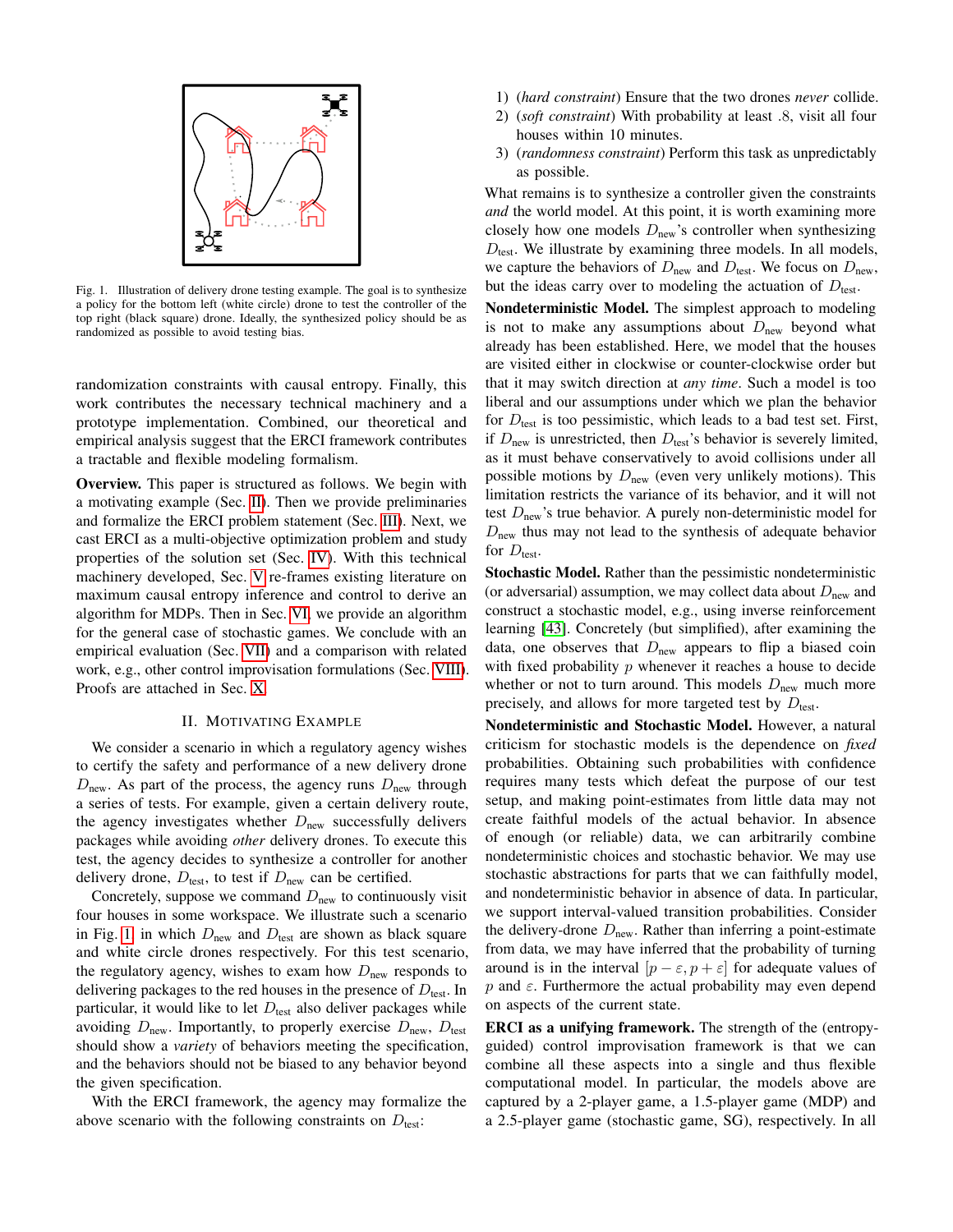<span id="page-2-2"></span>

Fig. 2. A running example.

cases, the first player controls the behavior of  $D_{\text{test}}$  and this controller is to be synthesized. We contribute an algorithm that synthesizes a controller that maximally randomizes in all of the formalisms discussed above. In the coming sections, we shall formally define the ERCI problem, highlight that there is an implicit trade-off between performance of the soft constraint and unpredictability, and provide an algorithm solving ERCI for SGs.

#### III. PROBLEM STATEMENT

<span id="page-2-0"></span>This section formalizes the novel Entropic Reactive Control Improvisation (ERCI) problem. We start with some necessary definitions and notations on stochastic games.

#### *A. Stochastic Games*

A (2.5-player) *stochastic game* (SG) is a tuple  $G =$  $\langle S, \iota, A, P \rangle$ . The finite set of *states*  $S = S_{\text{ego}} \cup S_{\text{env}}$  is partitioned into a set  $S_{\text{ego}}$  of (controlled) ego-states and a set  $S_{env}$  of (uncontrolled) env-states.  $\iota \in S_{ego}$  is the *initial state*, A is a finite set of *actions*, and  $P: S \times A \rightarrow Dist(S)$  is the *transition function*. For simplicity of exposition, we assume w.l.o.g. that controlled and uncontrolled states alternate. Thus, P is defined by two *partial* transition functions:  $P_{\text{ego}}$ :  $S_{\text{ego}} \times$  $A \to Distr(S_{env}), P_{env}$ :  $S_{env} \times A \to Distr(S_{ego})$ . We identify the available actions<sup>1</sup> as  $A(s) \stackrel{\text{def}}{=} {\alpha \mid P(s, \alpha) \neq \bot}.$ States without available actions, i.e., states with  $A(s) = \emptyset$ are called *terminal states*. The *successor states* of a state s and an (enabled) action  $\alpha$  is the set of states that are reached from s within one step with a positive transition probability, i.e.,  $\text{Succ}(s, \alpha) \stackrel{\text{def}}{=} \{s' \mid P(s, \alpha)(s') > 0\}$ , and  $\mathsf{Succ}(s) \stackrel{\text{\tiny def}}{=} \bigcup_{\alpha \in A(s)} \mathsf{Succ}(s, \alpha).$ 

*Example* 1*.* We introduce a six-state toy-example (Fig. [2\)](#page-2-2) to illustrate the definitions. Terminal states are drawn with a rectangle, ego-states with a circle and env-states with a diamond. For every state s and action  $\alpha$ , we draw transitions in the form of edges that connect all successors  $s'$ , and label them with the associated probabilities  $P(s, \alpha)(s')$ . For conciseness, we omit labelling probability 1 transitions.

SGs capture a variety of models. For example, if  $|A(s)| = 1$ for all uncontrolled states,  $s \in S_{env}$ , then  $\mathcal G$  is a *Markov decision process* (MDP). If  $|A(s)| = 1$  for all  $s \in S$ , then  $\mathcal{G}$ is a *Markov chain*. If  $P(s, \alpha)$  is a Dirac distribution for every  $s \in S$  and  $\alpha \in A$ , then G is called *deterministic* or a 2-player *game*.

# *B. Paths and Path Properties*

A finite *path*,  $\xi$ , of length *n* is a sequence  $s_0 \xrightarrow{\alpha_0} s_1 \xrightarrow{\alpha_1}$  $s_2 \to \ldots \to s_n$  in  $(S \times A)^n \times S$  where  $P(s_i, \alpha_i)(s_{i+1}) > 0$ for each i. We denote the length with  $|\xi|$ , and denote  $s_n$ , i.e., the last element of  $\xi$ , with last( $\xi$ ). Further, note that ego states are even indexed and env states are odd indexed as we assume alternation. A path,  $\xi' = s'_0$  $\stackrel{\alpha'_0}{\longrightarrow}$  ..., is a *prefix* of  $\xi$ , if for all  $i \leq |\xi'|$ ,  $s_i = s'_i$  and for all  $i < |\xi'|$ ,  $\alpha_i = \alpha'_i$ . The set of all finite paths of length n is denoted Paths<sub>n</sub><sup> $G$ </sup>, and Paths $\mathcal{G} = \bigcup_{n \in \mathbb{N}}$  Paths $\mathcal{G}$ . We omit  $\mathcal G$  whenever it is clear from the context. It is helpful to partition paths based on their last state:  $[Paths]_{ego} = \{\xi \in Paths \mid last(\xi) \in S_{ego}\}\$ and  $[Paths]_{env} = Paths \setminus [Paths]_{ego}.$  $\frac{(\alpha_0)^n \leftarrow (\alpha_1)^n \leftarrow (\alpha_2)^n \leftarrow (\alpha_3)^n \leftarrow (\alpha_4)^n \leftarrow (\alpha_5)^n \leftarrow (\alpha_6)^n \leftarrow (\alpha_7)^n \leftarrow (\alpha_8)^n \leftarrow (\alpha_9)^n \leftarrow (\alpha_9)^n \leftarrow (\alpha_9)^n \leftarrow (\alpha_9)^n \leftarrow (\alpha_9)^n \leftarrow (\alpha_9)^n \leftarrow (\alpha_9)^n \leftarrow (\alpha_9)^n \leftarrow (\alpha_9)^n \leftarrow (\alpha_9)^n \leftarrow (\alpha_9)^n \leftarrow (\alpha_9)^n \leftarrow (\alpha_9)^n \leftarrow (\alpha_9)^n \leftarrow (\alpha_9)^n \leftarrow (\$  $\frac{(\alpha_0)^n \leftarrow (\alpha_1)^n \leftarrow (\alpha_2)^n \leftarrow (\alpha_3)^n \leftarrow (\alpha_4)^n \leftarrow (\alpha_5)^n \leftarrow (\alpha_6)^n \leftarrow (\alpha_7)^n \leftarrow (\alpha_8)^n \leftarrow (\alpha_9)^n \leftarrow (\alpha_9)^n \leftarrow (\alpha_9)^n \leftarrow (\alpha_9)^n \leftarrow (\alpha_9)^n \leftarrow (\alpha_9)^n \leftarrow (\alpha_9)^n \leftarrow (\alpha_9)^n \leftarrow (\alpha_9)^n \leftarrow (\alpha_9)^n \leftarrow (\alpha_9)^n \leftarrow (\alpha_9)^n \leftarrow (\alpha_9)^n \leftarrow (\alpha_9)^n \leftarrow (\alpha_9)^n \leftarrow (\$  $\frac{(\alpha_0)^n \leftarrow (\alpha_1)^n \leftarrow (\alpha_2)^n \leftarrow (\alpha_3)^n \leftarrow (\alpha_4)^n \leftarrow (\alpha_5)^n \leftarrow (\alpha_6)^n \leftarrow (\alpha_7)^n \leftarrow (\alpha_8)^n \leftarrow (\alpha_9)^n \leftarrow (\alpha_9)^n \leftarrow (\alpha_9)^n \leftarrow (\alpha_9)^n \leftarrow (\alpha_9)^n \leftarrow (\alpha_9)^n \leftarrow (\alpha_9)^n \leftarrow (\alpha_9)^n \leftarrow (\alpha_9)^n \leftarrow (\alpha_9)^n \leftarrow (\alpha_9)^n \leftarrow (\alpha_9)^n \leftarrow (\alpha_9)^n \leftarrow (\alpha_9)^n \leftarrow (\alpha_9)^n \leftarrow (\$ 

*Example* 2. In Fig. 2, there are two paths that end in  $s_3$ ,  $s_0 \xrightarrow{a} s_1 \xrightarrow{b} s_3$  and  $s_0 \xrightarrow{b} s_2 \xrightarrow{a} s_3$ , both of length 2. Both paths are in  $[Paths]_{\text{ego}}$ , as  $s_3 \in S_{\text{ego}}$ .

Whenever some state  $s$  is reached, the corresponding player draws an action from  $A(s)$ . As standard, we capture this with the notion of a scheduler<sup>2</sup>. A *scheduler* is a tuple of *player*  $policies \,\,\sigma = \langle \sigma_{\mathsf{ego}}, \sigma_{\mathsf{env}} \rangle$  with  $\sigma_i \colon [\mathsf{Paths}]_i \to \mathsf{Distr}(A)$  such that support $(\sigma_i(\xi)) \subseteq A(\text{last}(\xi))$  for each  $\xi$ , i.e., for every history, the policy sets a distribution over the enabled successor actions. For a given path,  $\xi$  and a policy  $\sigma_i$ , we denote by  $\sigma_i(\alpha \mid \xi)$  the distribution of actions induced by  $\sigma_i$  given the path ξ. To ease notation, we liberally use the notation  $\sigma$ : Paths  $\rightarrow$  $Dist(A)$ , where this function is given dependent on which player owns the last state.

*Example* 3. An example for a ego-policy  $\sigma_{\text{ego}}$  is given by,

$$
\sigma_{\text{ego}}(\alpha \mid \xi) = \begin{cases}\n1/2 & \text{if } \alpha \in \{a, b\}, \ \xi = s_0, \\
1 & \text{if } \alpha = a, \ \xi = s_0 \xrightarrow{b} s_2 \xrightarrow{a} s_3, \\
1 & \text{if } \alpha = b, \ \xi = s_0 \xrightarrow{a} s_1 \xrightarrow{b} s_3.\n\end{cases}
$$

The probability  $Pr(\xi | \sigma)$  of a finite path  $\xi$  in an SG  $\mathcal G$ conditioned on a policy  $\sigma$  is given by the product of the transition probabilities along a path. More precisely, we define the probability  $Pr(\xi | \sigma)$  recursively as:

$$
\Pr(s \mid \sigma) \stackrel{\text{def}}{=} 1
$$
\n
$$
\Pr(\xi \mid \sigma) \stackrel{\text{def}}{=} \Pr(\xi' \mid \sigma) \cdot \sigma(\alpha \mid \xi') \cdot P(\text{last}(\xi'), \alpha)(s')
$$
\n(1)

where  $\xi = \xi' \stackrel{\alpha}{\rightarrow} s'$ . The probability of a prefix-free set  $X \subseteq$ Paths of paths is the sum over the individual path probabilities,  $Pr(X | \sigma) = \sum_{\xi \in X} Pr(\xi | \sigma).$ 

Next, we develop machinery to distinguish between desirable and undesirable paths. We focus on finite path properties, referred to as specifications or constraints, that are decidable within some fixed  $\tau \in \mathbb{N}$  time steps, e.g., "Recharge before t=20." Technically, we represent these path properties as prefix free sets of finite paths,  $\varphi$ , reflecting some formal property<sup>[3](#page-3-1)</sup>.

<span id="page-2-1"></span><sup>&</sup>lt;sup>1</sup>We use a partial function as we explicitly allow modeling unavailable actions, e.g., we can model that a door can only be opened when close enough to the door.

<span id="page-2-3"></span><sup>2</sup>Also known as *strategy* or *policy*.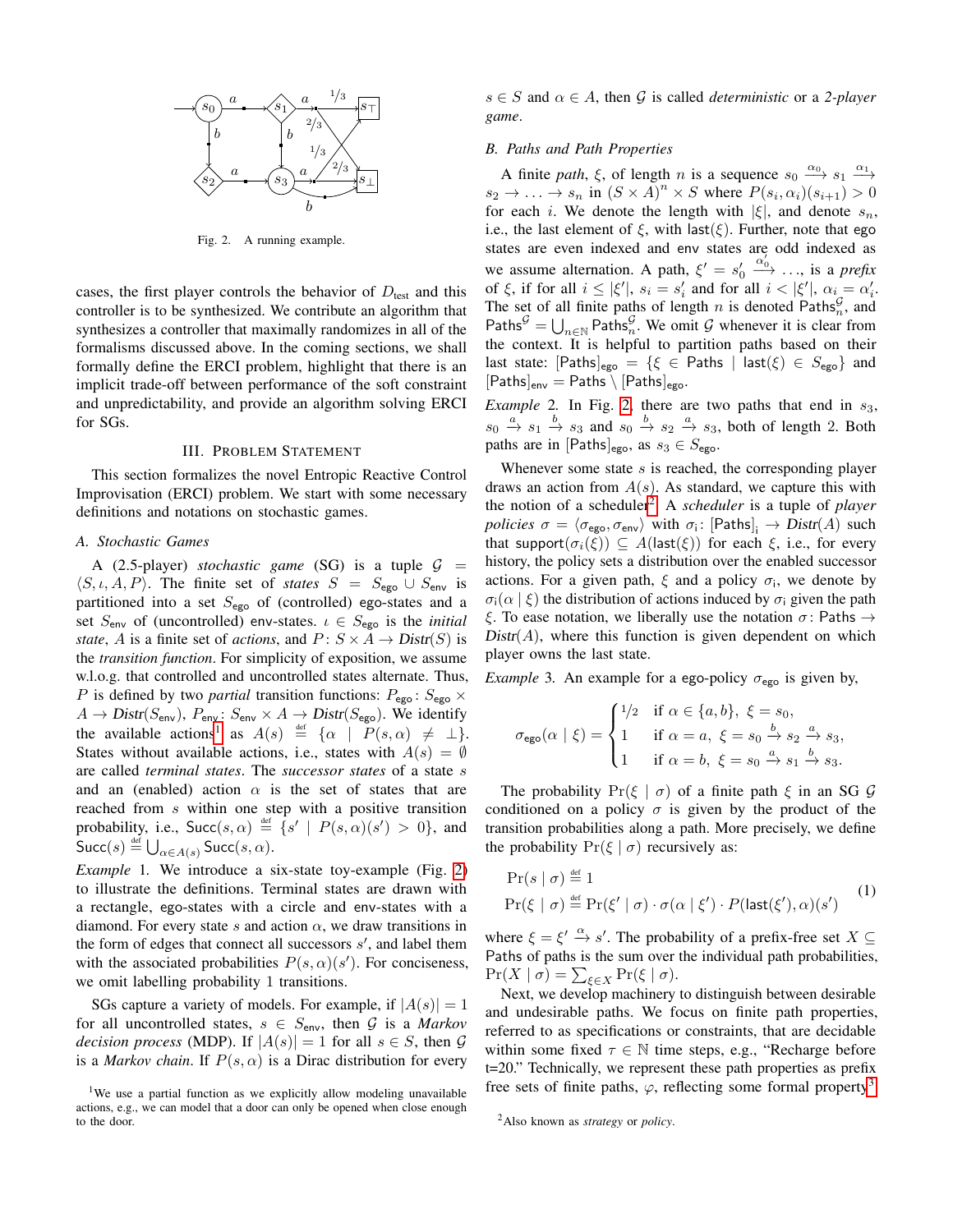An example are all paths that end in a particular terminal state  $s_{\top}$  within  $\tau$  steps.

# *C. Control Improvisation*

In control improvisation, we aim to find an ego-policy,  $\sigma_{\text{evo}}$ , that satisfies a combination of hard- and soft constraints, and additionally generates surprising behavior, where we measure the expected surprise by the causal entropy [39] over the paths.

We first define causal entropy on arbitrary sequences of random variables. Let  $\mathcal{X}_{1:i} \stackrel{\text{def}}{=} \mathcal{X}_1, \ldots, \mathcal{X}_i$  and  $\mathcal{Y}_{1:i} \stackrel{\text{def}}{=} \mathcal{Y}_1, \ldots, \mathcal{Y}_i$ denote two sequences of random variables. The probability of  $X_{1:i}$  causally conditioned on  $\mathcal{Y}_{1:i}$  is:

$$
\Pr(\mathcal{X}_{1:i} \mid \mid \mathcal{Y}_{1:i}) \stackrel{\text{def}}{=} \prod_{j=1}^{i} \Pr(\mathcal{X}_{j} \mid \mathcal{X}_{1:j-1} \mathcal{Y}_{1:j}). \tag{2}
$$

The causal entropy of  $\mathcal{X}_{1:i}$  given  $\mathcal{Y}_{1:i}$  is then defined as,

$$
H(\mathcal{X}_{1:i} \mid \mid \mathcal{Y}_{1:i}) \stackrel{\text{def}}{=} \mathbb{E}_{\mathcal{X}_{1:i},\mathcal{Y}_{1:i}}[-\log(\Pr(\mathcal{X}_{1:i} \mid \mid \mathcal{Y}_{1:i}))]
$$
(3)

Using the chain rule, one can relate causal entropy to (noncausal) entropy,  $H(\mathcal{X}|\mathcal{Y}) \stackrel{\text{def}}{=} \mathbb{E}_{\mathcal{X}}[-\log(\Pr(\mathcal{X} \mid \mathcal{Y}))]$  via:

$$
H(\mathcal{X}_{1:i} \mid \mid \mathcal{Y}_{1:i}) = \sum_{t=1}^{i} H(\mathcal{X}_t \mid \mathcal{Y}_{1:t}, X_{1:t-1})
$$
(4)

This relation shows that: (1) Causal entropy is always lower bounded by non-causal entropy (and thus non-negative). (2) Causal entropy can be computed "backward in time". (3) Causal and non-causal conditioning can be mixed,

$$
H(\mathcal{X}_{1:i} \mid \mid \mathcal{Y}_{1:i} \mid Z) \stackrel{\text{def}}{=} \sum_{t=1}^{i} H(\mathcal{X}_t \mid \mathcal{Y}_{1:t}, X_{1:t-1}, Z). \tag{5}
$$

Intuitively, and contrary to non-causal entropy, causal entropy does *not* condition on variables that have not been revealed, e.g., on events in the future. This makes causal entropy particularly well suited for measuring predictability in *sequential* decision making problems, as the agents cannot observe the future [\[60\]](#page-12-0).

We now define causal entropy in stochastic games. Recall that a path alternates states and actions. The next state after observing a sequence of state-action pairs is a random variable. Formally, given G and a scheduler  $\sigma$ , let us denote by  $\mathcal{A}_{1:i}^{\text{ego}}$ and  $S_{1:i}$  random variable sequences for ego-player actions and states respectively. The causal entropy of controllable actions in  $\tau$ -length paths under  $\sigma$  is then,

$$
H_{\tau}(\sigma) \stackrel{\text{def}}{=} H(\mathcal{A}_{1:\tau'}^{\text{ego}} \mid \mid \mathcal{S}_{1:\tau}), \tag{6}
$$

where  $\tau' = \lceil \frac{\tau}{2} \rceil$  is the number of ego-actions due to alternation. *Example* 4*.* Consider the uniform ego policy on Fig. [2.](#page-2-2) If  $\sigma_{env}(a \mid \xi) = 1$ .  $H_{\tau}(\sigma) = \log(2) + \frac{1}{2}(\log(2))$ . Note, only ego can *add* entropy, while env and stochastic transitions yield convex combinations via expectation.

We now formalize the problem statement.

The Entropic Control Improvisation (ERCI) Problem: Given a SG  $\mathcal{G}$ ,  $\tau$ -bounded path properties  $\psi$  and  $\varphi$ , and thresholds  $p \in [0, 1]$  and  $h \in [0, \infty)$ , find a ego-policy  $\sigma_{\text{ego}}$  (or report that none exists) such that for every envpolicy  $\sigma_{env}$ ,

- 1) (*hard constraint*)  $Pr(\psi \mid \sigma) \geq 1$
- 2) (*soft constraint*)  $Pr(\varphi | \sigma) \geq p$
- 3) (*randomness constraint*)  $H_{\tau}(\sigma) \geq h$

where  $\sigma = \langle \sigma_{\text{ego}}, \sigma_{\text{env}} \rangle$ .

We say that an instance of the ERCI problem is realizable, if an appropriate  $\sigma_{\text{ego}}$  exists and call such  $\sigma_{\text{ego}}$  an *improviser*. The problem is unrealizable otherwise.

# IV. ERCI AS MULTI-OBJECTIVE OPTIMIZATION

<span id="page-3-0"></span>We investigate the ERCI problem statement. Based on a sequence of observations, we reduce the ERCI problem to the Core ERCI problem which significantly eases the description (and implementation) of the algorithm afterwards.

#### *A. Preprocessing*

To ease the technical exposition, without loss of generality, we make the following assumptions: We assume the graph structure underlying the SG is finite and acyclic – and thus all paths are finite length. When considering  $\tau$ -bounded path properties (monitorable by finite automata), this assumption is naturally realized by a  $\tau$ -step unrolling of a monitor augmented SG<sup>4</sup>, i.e., augmenting the state space with a counter from  $0$ to  $\tau$  and the current property monitor state.

Next, in order to ensure the hard constraint,  $\psi$ , we calculate all states from which the env-player can enforce violating the hard constraint. Such states are identifiable using a single topologically ordered pass over  $G$  from the terminal states to the initial state. We remove such states along with their inand outgoing transitions. Any ego-policy now satisfies the hard constraint. The remaining terminal states are all merged into two states  $s_{\top}$  and  $s_{\bot}$ , based on membership in  $\varphi$ , i.e., An example are all paths that end in a particular terminal<br>
Cosen af Green a NG (). Problems<br>
Cosen a NG (). Problems<br>
Cosen a NG (). Problems<br>
Cosen a NG (). Problems<br>
Cosen by the consideration, we aim to trial an age p

$$
last(\xi) = s_{\top} \implies \xi \in \varphi
$$
  

$$
last(\xi) = s_{\bot} \implies \xi \notin \varphi
$$
 (7)

*Example* 5*.* In Fig. [3a](#page-4-0) we show a (deterministic) MDP and we plot for all schedulers the induced probability to reach  $s_{\perp}$  and the induced causal entropy, in Fig. [3b](#page-4-0) and [3c,](#page-4-0) respectively. We see that taking action  $a$  with increasing probability yields a larger probability to reach  $s_{\top}$ , whereas taking action a and b uniformly at random is optimal for the entropy.

#### *B. Geometric Perspective*

There is a natural trade-off between probability of generating paths in  $\varphi$  (from here onwards: *the performance*) and causal entropy induced by a policy (*the randomization*). In particular, with all other ingredients fixed, we are interested in understanding the combinations of p and h that yield a

<span id="page-3-1"></span><sup>&</sup>lt;sup>3</sup>Such paths may e.g. be defined using temporal properties such as linear temporal logic over finite traces (LTLf) [\[24\]](#page-10-7).

<span id="page-3-2"></span><sup>&</sup>lt;sup>4</sup>One may then represent this unrolled graph as a binary decision diagram, resulting in a (typically) concise graph that grows proportional to the horizon and minimal state space augmentation required [\[57\]](#page-11-5).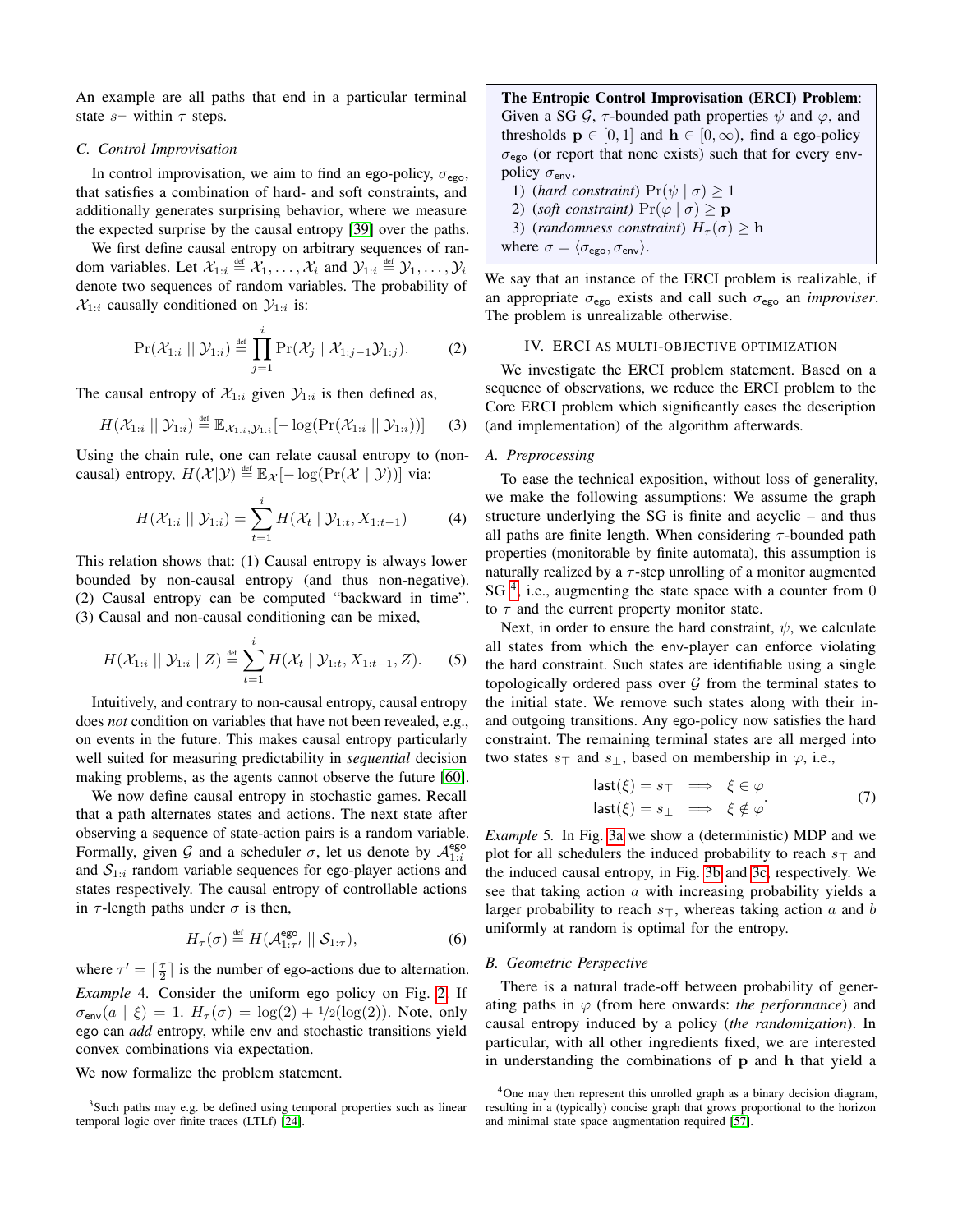<span id="page-4-0"></span>

Fig. 3. Minimal ERCI problem with  $\varphi = (\text{last}(\xi) = s_T)$ 

solvable instance of the (core) ERCI problem. To this end, we cast ERCI as an instance of a multi-objective optimization problem, and study its Pareto front. Some ideas are inspired by variants of multi-objective analysis of MDPs with multiple soft constraints, e.g. [\[11,](#page-10-8) [16,](#page-10-9) [18\]](#page-10-10).

It is convenient to consider this front geometrically. To begin, given a fixed ERCI instance, a scheduler  $\sigma$  *induces* a point  $x_{\sigma}$ :

$$
x_{\sigma} \stackrel{\text{def}}{=} \left\langle \Pr(X_{\varphi} \mid \sigma), H(\sigma) \right\rangle \in [0, 1] \times [0, \infty). \tag{8}
$$

To ease notation, for  $x_{\sigma} = \langle p, h \rangle$  we use  $p_{\sigma} \stackrel{\text{def}}{=} p$  and  $h_{\sigma} \stackrel{\text{def}}{=} h$ . Next, we partially order these points via the standard product ordering:

$$
\langle p, h \rangle \preceq \langle p', h' \rangle \quad \text{iff} \quad p \le p' \land h \le h'. \tag{9}
$$

We say that  $\sigma_{\text{ego}}$  *guarantees* a point  $x_{\text{ego}} \equiv \langle p, h \rangle$ , if for every policy  $\sigma_{env}$ , using  $\sigma = \langle \sigma_{ego}, \sigma_{env} \rangle$ , we have  $p_{\sigma} \geq p$ and  $h_{\sigma} \geq h$ . Thus, a point is guaranteed if no matter what policy env uses,  $x_{\sigma}$  will induce a point no worse w.r.t. to either randomization or performance than  $x_{\text{ego}}$ . We define *the set of guaranteed points* for a scheduler  $\sigma_{\text{ego}}$ :

$$
\mathbb{S}[\sigma_{\text{ego}}] \stackrel{\text{def}}{=} \{ \langle p, h \rangle \mid \sigma_{\text{ego}} \text{ guarantees } \langle p, h \rangle \}. \tag{10}
$$

We observe that guaranteed points are downward closed, i.e., if  $\sigma_{\text{ego}}$  guarantees x and  $x' \preceq x$ , then  $\sigma_{\text{ego}}$  guarantees x'.

*Example* 6. Consider Fig. 4a. We fix  $\sigma_{\text{ego}}$  and in the blue hatched area draw all points induced by  $\sigma = \langle \sigma_{\text{ego}}, \sigma_{\text{env}} \rangle$  when varying  $\sigma_{env}$ . We take the minimal randomness h and the minimal performance  $p$ . The points in the downward closure of  $\langle p, h \rangle$  (green circle) are the guaranteed points for  $\sigma_{\text{e}g}$  in the green solid area. We notice the gap between both areas: While the performance and randomization may be better than the optimum that ego can guarantee, it cannot guarantee a higher randomization *and* performance simultaneously, as the env-player would have a counter-policy violating either the performance *or* the randomization.

Points guaranteed by some  $\sigma_{\text{ego}}$  are called *achievable*. Thus, the achievable points are:  $\mathbb{S} = \bigcup_{\sigma_{\text{ego}}} \mathbb{S}[\sigma_{\text{ego}}]$ . Importantly, the ERCI problem is realizable iff  $\langle \mathbf{p}, \mathbf{h} \rangle$  is achievable. Thus, to solve ERCI instances, we start by characterizing S. We start by observing the  $S$  is convex<sup>[5](#page-4-1)</sup> (proof in Sec [X\)](#page-12-1).

<span id="page-4-4"></span>Proposition 1. *The set of achievable points,* S*, is convex.*

<span id="page-4-1"></span>5That is,  $x, x' \in \mathbb{S}$  implies for every  $w \in [0, 1]$  that  $w \cdot x + (1 - w) \cdot x \in \mathbb{S}$ 

Next, because  $S$  is downward closed, it suffices to study the "maximal" or non-dominated points. Precisely, we say that a point x is *dominated* by x' if  $x \prec x'$ , i.e., if  $x \preceq x' \land x \neq x'$ . The Pareto front  $\mathcal{F}_{\mathbb{S}}$  of  $\mathbb{S}$  is then the set of non-dominated achievable points,

$$
\mathcal{F}_{\mathbb{S}} \stackrel{\text{def}}{=} \{ x \in \mathbb{S} \mid \forall x' \in \mathbb{S}, x \neq x' \}. \tag{11}
$$

Importantly, it holds that the ERCI problem is satisfiable iff there exists a  $x \in \mathcal{F}_\mathbb{S}$  such that  $\langle \mathbf{p}, \mathbf{h} \rangle \preceq x$ .

*Example* 7. The set S illustrated in Fig. 4b is obtained by taking the union of guaranteed points, and can be characterized by the set of points on the Pareto front: This is the curved border between the green and white area, in particular the three green dots are on the Pareto front. Any ERCI instance with  $\langle \mathbf{p}, \mathbf{h} \rangle$  in the green area is realizable.

Approximating the Pareto front gives a natural approximation scheme for ERCI instances: For any subset  $\mathcal{F} \subseteq \mathcal{F}_{\mathbb{S}},$ 

- 1) If there exists an  $x \in \mathcal{F}$  such that  $\langle \mathbf{p}, \mathbf{h} \rangle \preceq x$ , then the ERCI problem must be realizable and  $x$  is a witness to realizability.
- 2) If there exists an  $x \in \mathcal{F}$  such that  $x \prec \langle \mathbf{p}, \mathbf{h} \rangle$ , then the ERCI problem is not realizable and  $x$  is a witness to unrealizability.

Due to convexity, we may speed up the search for realizability: If there exist  $x_1, x_2 \in \mathcal{F}$  such that  $\langle \mathbf{p}, \mathbf{h} \rangle \prec (w \cdot x_1 + (1 (w) \cdot x_2$ , we call  $x_1, x_2$  a witness-pair.

*Remark* 1*.* Given a witness(pair) to realizability, it is easy to extract the corresponding improviser. Let  $x_1, x_2$  be a witnesspair to realizability, induced by  $\sigma_{\lambda_1}$  and  $\sigma_{\lambda_2}$  such that  $\langle \mathbf{p}, \mathbf{h} \rangle \preceq$  $w \cdot x_1 + (1 - w) \cdot x_2$ , then the policy described by

$$
\sigma_{\text{ego}}^*(\alpha \mid s) \stackrel{\text{def}}{=} w \cdot \sigma_{\lambda_1}(\alpha \mid s) + (1 - w) \cdot \sigma_{\lambda_2}(\alpha \mid s) \tag{12}
$$

is an improviser solving the ERCI problem.

<span id="page-4-2"></span>*Example* 8*.* Consider Fig. [4c.](#page-5-1) We have found three points on the Pareto front, and already have a good impression of the tradeoff between randomization and performance. In particular, the green area is definitively a subset of S: It exploits the downward closure and the convexity of S. The red (dotted) part contain the points on the Pareto front in their downward closure, thus they cannot be part of the Pareto front themselves. Furthermore, the topmost point on the Pareto front was obtained by maximizing performance (and optimizing randomization only as a secondary objective). Thus, by construction, the bricked area at the top is not realizable. Analogously, the bricked area at the right reflects non-achievable randomization.

<span id="page-4-3"></span>*Remark* 2*.* We notice that the multi-objective optimization perspective allows us to extend the set of witnesses for unrealizability. In particular, every point of the Pareto-curve can be described as optimizing some scalarization of the objectives. Geometrically, it optimizes along a particular direction. Whenever we know that a Pareto-optimal point  $x = \langle p, h \rangle$ optimizes a weighted objective with weights  $w = \langle w_1, w_2 \rangle$ ,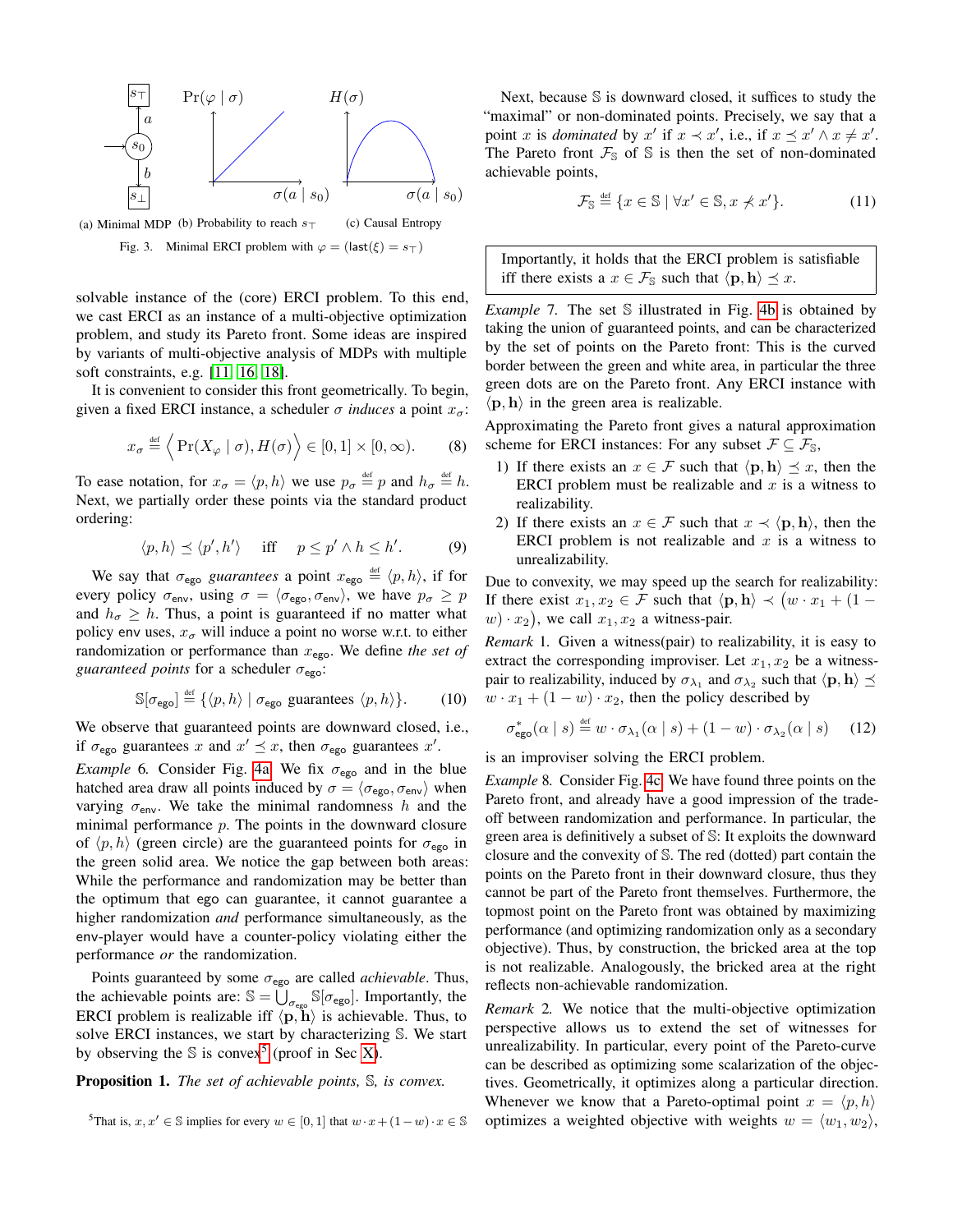<span id="page-5-1"></span>

Fig. 4. Geometric interpretation of the ERCI problem for some fixed SG.

then x and w *together* are a witness for unrealizability for  $\langle \mathbf{p}, \mathbf{h} \rangle$  whenever  $w_1 \cdot p + w_2 \cdot h < w_1 \cdot \mathbf{p} + w_2 \cdot \mathbf{h}$ .

Thus a key algorithmic question in ERCI is how to efficiently explore the Pareto front  $\mathcal{F}_{\mathbb{S}}$ .

## *C. Regret-Based ERCI*

To algorithmically explore the Pareto-curve, we reparameterize the ERCI problem.

First, we find the two special points induced by (1) optimizing performance and only then randomization (the topmost green point in the figures) and (2) optimizing randomization and only then performance (the rightmost green point). As we have seen, these restrict the domain in which we can actually trade performance for randomness. We define  $h^* \stackrel{\text{def}}{=} \max\{h \mid \exists p \text{ s.t. } \langle p, h \rangle \in \mathbb{S}\}\$ , i.e., the largest randomness that can be guaranteed by any ego-policy. Likewise, we define  $p^* \stackrel{\text{def}}{=} \max\{p \mid \exists h \text{ s.t. } \langle p, h \rangle \in \mathbb{S}\}, \text{ i.e., the largest performance}$ that can be guaranteed by any ego-policy. Then, we define  $p^{-} \stackrel{\text{def}}{=} \max\{p \mid \langle p, h^* \rangle \in \mathbb{S}\},$  the best performance that ego can guarantee while guaranteeing optimal randomness. Likewise, we define the analogous  $h^{-} \stackrel{\text{def}}{=} \max\{h \mid \langle p^*, h \rangle \in \mathbb{S}\}\.$  We thus obtain two points on the Pareto front:  $\langle p^-, h^* \rangle$  and  $\langle p^*, h^- \rangle$ , and intuitively, we can trade between these two points following the Pareto front.

Now, rather that fixing p and h a priori, we seek to guarantee some percentage of the independently achievable soft constraint and causal entropy measure. We re-parameterize ERCI as follows:

$$
\mathbf{p}_{\epsilon} \stackrel{\text{def}}{=} \epsilon \cdot (p^* - p^-) + p^- \quad \mathbf{h}_{\delta} \stackrel{\text{def}}{=} \delta \cdot (h^* - h^-) + h^- \quad (13)
$$

where  $\epsilon, \delta \in [0, 1]$ . We call this version of ERCI *regret-based*. We remark that the reparameterization is not only beneficial from a usability point-of-view, but it also eases our exposition. Geometrically, after computing  $p^*$  and  $h^*$ , we know that the left triangle in Fig. [4d](#page-5-1) is definitively realizable, and the regret-based ERCI asks whether the white circle is also realizable (where the point of the white point is given by  $\epsilon$  and  $\delta$ . Together, we obtain the following (core) ERCI problem.

**The Core ERCI Problem:** Given an finite acyclic SG  $\mathcal{G}$ , with terminal states,  $s_{\top}$  and  $s_{\bot}$ , and thresholds  $\epsilon, \delta \in$ [0, 1], find a ego-policy  $\sigma_{\text{ego}}$  s.t. for every env-policy  $\sigma_{\text{env}}$ : 1) (*soft constraint*)  $Pr(\textsf{last}(\xi) = s_\top \mid \sigma) \geq p_\epsilon$ 2) (*randomness constraint*)  $H(\sigma) \geq h_{\delta}$ where  $\sigma = \langle \sigma_{\text{ego}}, \sigma_{\text{env}} \rangle$ .

Finally, it is helpful to think about the Pareto front as a function of randomization in this reparameterization. We define a characteristic function which given a target performance ratio,  $\epsilon$ , yields the optimal randomness ratio,  $\delta$ :

$$
f_{\mathbb{S}} \colon [0,1] \to [0,1]
$$
  

$$
f_{\mathbb{S}}(\delta) = \max_{\epsilon} \{ \mathbf{h}_{\delta} \mid \langle \mathbf{p}_{\epsilon}, \mathbf{h}_{\delta} \rangle \in \mathbb{S} \}
$$
(14)

# <span id="page-5-2"></span>Proposition 2.  $f_s$  *is continuous and (strictly) decreasing.*

We shall temporarily postpone the proof of Prop. 2. For now, one case observe that (non-strict) monotone decreasing follows directly from convexity and using the adequate domains. Finally, the set S is (in general) *not* a finite polytope – the MDP in Fig. 3a serves as an example. Nevertheless, S can be well approximated with finitely many vertices, see Ex. 8.

With these facts, we are now well-equipped to develop the algorithms in Sec. V for MDPs and Sec. VI for SGs.

# <span id="page-5-0"></span>V. THE CONTROL IMPROVISATION PROBLEM FOR MDPS

We present an algorithm for the control improvisation problem for MDPs, which in the next section, will serve as a subroutine for an algorithm on SGs. Our goal shall be to instantiate the approximation scheme from the previous section. In particular, we seek to find points on the Pareto curve  $\mathcal{F}_s$ and incrementally build up  $\mathcal{F} \subseteq \mathcal{F}_{\mathbb{S}}$ .

#### *A. Rationality*

To start, recall that an MDP is a stochastic game with no action choices for the environment, i.e., the environment is purely stochastic and the only degree of freedom is ego's policy. The key idea for finding points on the Pareto-curve is to rephrase the trade-off between randomization and performance as a degree in rationality  $\lambda$  of the policy. Formally, the rationality corresponds to the following scalarization of our multi-objective problem [\[37\]](#page-11-9),

<span id="page-5-3"></span>
$$
J_{\lambda}(\sigma) \stackrel{\text{def}}{=} \langle 1, \lambda \rangle \cdot \langle h_{\sigma}, p_{\sigma} \rangle. \tag{15}
$$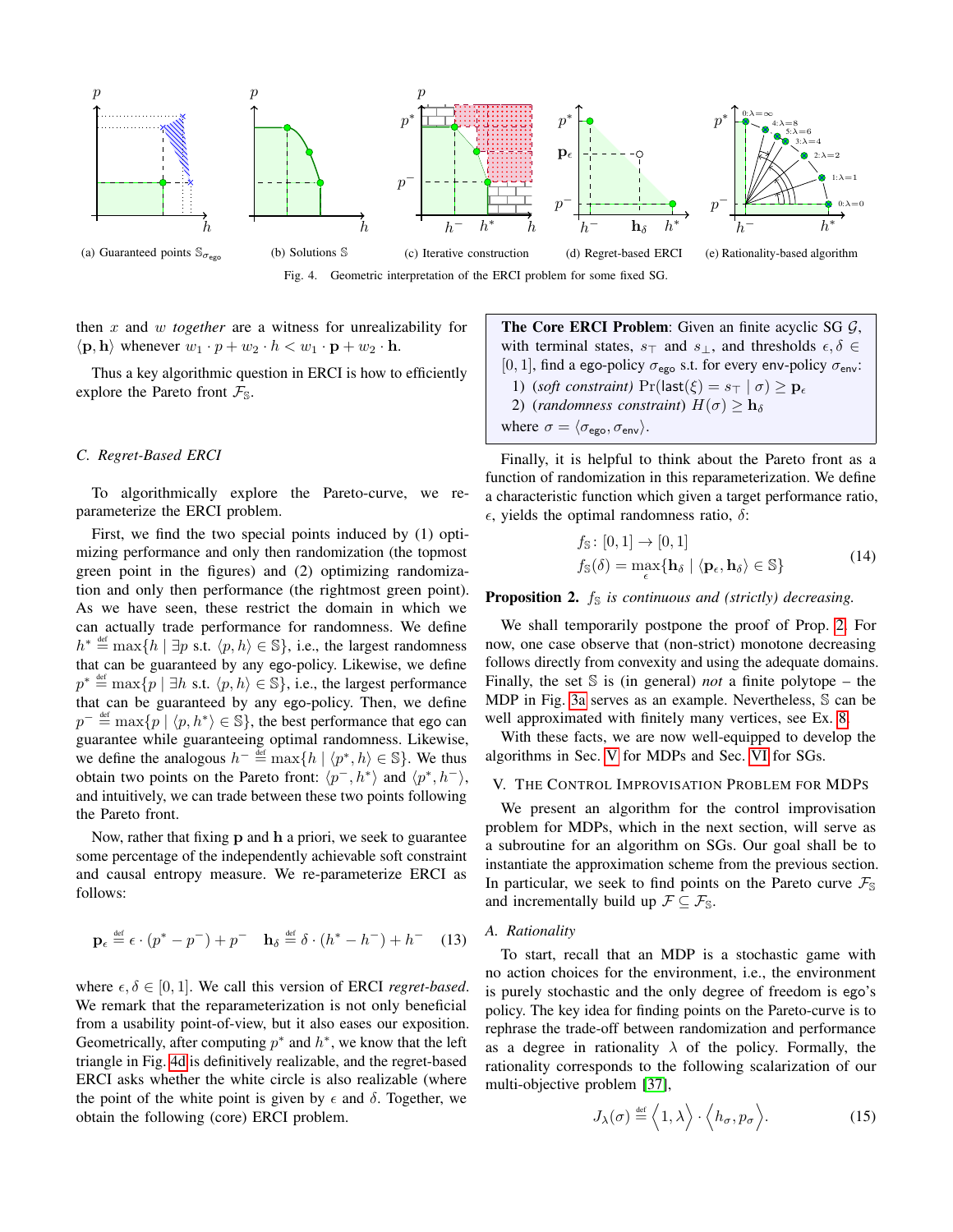In context of MDPs, the unique (ego-)policy that optimizes (15) is given by a smooth variant of the Bellman equations [60, 57]. Namely, let smax denote the log-sum-exp operator, i.e.,  $\operatorname{smax}(X) \stackrel{\text{def}}{=} \log \left( \sum_{x \in X} e^x \right)$ . For each rationality  $\lambda \in [0, \infty)$ , we define a policy  $\sigma_{\lambda}$  – using  $s = \text{last}(\xi)$  – as follows:

$$
\sigma_{\lambda}(\alpha \mid s) \stackrel{\text{def}}{=} \exp(Q_{\lambda}(s, \alpha) - V_{\lambda}(s)) \tag{16}
$$

$$
V_{\lambda}(s) \stackrel{\text{def}}{=} \begin{cases} \lambda \cdot [s = s_{\top}] & \text{if } s \in \{s_{\top}, s_{\bot}\}, \\ \text{smax}_{\alpha \in A(s)} Q_{\lambda}(s, \alpha) & \text{otherwise.} \end{cases}
$$
(17)

$$
Q_{\lambda}(s,\alpha) \stackrel{\text{def}}{=} \sum_{s'} P(s,\alpha,s') \cdot V_{\lambda}(s'). \tag{18}
$$

To ease notation, we denote  $x_{\lambda} \stackrel{\text{def}}{=} x_{\sigma_{\lambda}}, p_{\lambda} \stackrel{\text{def}}{=} p_{\sigma_{\lambda}}, h_{\lambda} \stackrel{\text{def}}{=} h_{\sigma_{\lambda}}.$ Intuitively, as  $\lambda \to 0$ ,  $\sigma_{\lambda}$  approaches the uniform distribution over *all available actions*. Note that this policy maximizes (causal) entropy, and thus  $h^* = h_0$ . As  $\lambda \to \infty$ , this variant of the Bellman equations coincides with the standard Bellman equations [\[47\]](#page-11-10), where  $\sigma_{\lambda}$  selects (uniformly) from actions *that maximize performance*. Furthermore, the monotonicity and smoothness of the above Bellman equations yields the following proposition.

Proposition 3. p<sup>λ</sup> *is continuously (and strictly) increasing in*  $\lambda$  *and*  $h_{\lambda}$  *is smoothly (and strictly) decreasing in*  $\lambda$ *.* 

In terms of  $f_s$ , we can define:

$$
\epsilon_{\lambda} \stackrel{\text{def}}{=} \frac{p_{\lambda} - p_0}{p_{\infty}} + p_0 \quad \text{and} \quad \delta_{\lambda} \stackrel{\text{def}}{=} \frac{h_{\lambda} - h_{\infty}}{h_0} + h_{\infty}. \tag{19}
$$

Then, because  $\sigma_{\lambda}$  maximizes randomness given a target performance, one derives:

$$
f_{\mathbb{S}}\left(\delta_{\lambda}\right) = \epsilon_{\lambda}.\tag{20}
$$

What remains is to instantiate the approximation scheme for the Pareto front by varying the optimization direction  $\langle \lambda, 1 \rangle$ .<sup>6</sup> In particular, we construct  $\mathcal{F} = \{x_{\lambda} | \lambda \in \{\lambda_1, \lambda_2, ...\} \}$  until  $\mathcal{F}$ contains a witness to either realizability or unrealizability of the ERCI instance. We notice that the scalarization in [\(15\)](#page-5-3) means that we may additionally exploit witnesses to unrealizability as outlined in Remark [2.](#page-4-3) In the remainder of this section, we improve upon randomly selecting values for  $\lambda$ .

#### *B. Targeted Pareto-exploration*

The key ingredient to improve upon arbitrarily selecting  $\lambda_1, \ldots, \lambda_i$  is to exploit additional structure of the rationality.

We propose a three staged sequence: (i) Compute  $x_{\lambda}$  for the end points  $\lambda \in \{0, \infty\}$ . (ii) Double  $\lambda$  (starting at  $\lambda = 1$ ) until  $h_{\lambda} \leq h$ , yielding  $\lambda_1 \ldots \lambda_j$ . (iii) Binary search for  $\lambda \in$  $[\lambda_{i-1}, \lambda_i]$ . We illustrate the idea in Fig. [4e.](#page-5-1)

The algorithm terminates almost surely, that is: the algorithm halts if  $\langle \mathbf{p}, \mathbf{h} \rangle$  is not on  $\mathcal{F}_\mathbb{S}$  (or if we happen to exactly hit  $\langle \mathbf{p}, \mathbf{h} \rangle$  by selecting some rationality  $\lambda$ ). As the Pareto front has measure 0, we argue that not halting is thus merely a technical concern, as a small perturbation to the ERCI instance (i.e. a *smoothed analysis* [\[53\]](#page-11-11)) on G admits decidability.



<span id="page-6-3"></span><span id="page-6-2"></span>Fig. 5. SG to illustrate entropy matching policies.

<span id="page-6-4"></span>Our approximation scheme yields a semi-decision process which halts iff either (a)  $\langle \mathbf{p}, \mathbf{h} \rangle$  is bounded away from  $\mathcal{F}_\mathbb{S}$  *or* (b)  $\langle \mathbf{p}, \mathbf{h} \rangle$  is dominated by  $x_{\lambda_i}$ .

Next, observe that if we terminate the binary search when the search region is smaller than  $\Delta$ , this approximation scheme becomes linear in the MDP size and logarithmic in the final rationality,  $\lambda_*$ , and the resolution,  $\Delta$ , i.e., the run-time is,

$$
\mathcal{O}\left(\underbrace{|G|}_{\text{Evaluate } x_{\lambda}} \cdot \frac{\text{Doubling Phase}}{\log(\lambda_*)} \cdot \underbrace{\log(1/\Delta)}_{\text{Binary Search}}\right) \tag{21}
$$

Finally, before generalizing to stochastic games, we observe that in practice,  $\lambda = 100$  yields a nearly optimal policy, and thus one can often assume  $\lambda_* \leq 100$  in our run-time analysis.

#### <span id="page-6-0"></span>VI. THE CONTROL IMPROVISATION PROBLEM FOR SGS

MDP algorithm in hand, we are now ready to provide an algorithm for stochastic games.

Environment Policies. We begin with three observations about the env-policies. First, for ERCI, we can assume an adversary for env that aims to foil ego achieving both the performance *and* randomization requirement. We call such a env-policy *violating.* For a policy to be violating, it suffices to violate, against every ego-policy independently, either performance *or* randomization. Second, if there is a violating env-policy, there is a deterministic env-policy that proves this. In particular, at every state,  $\sigma_{env}$  may choose to violate either constraint via the appropriate action with no incentive to randomize. Third, fixing an environment policy reduces G to a MDP  $\mathcal{G}[\sigma_{env}]$ .

A Sufficient Class of Policies. For MDPs, we have seen that varying rationality is sufficient to explore the Pareto curve. We show that we can adapt that idea to a class we call *entropy matching policies*, which may be indexed by the (initial) rationality. In the initial state, we start by assuming that env selects a (deterministic) policy,  $\sigma_{env}^{\lambda}$ , that lexicographically minimizes the guaranteed randomness, followed by performance. On the sub-graph,  $G[\sigma_{env}^{\lambda}]$ , ego employs the corresponding entropy maximizing policy for the MDP  $G[\sigma_{env}^{\lambda}]$ . Whenever env diverges from the entropy minimizing policy (to decrease the induced performance), we let ego increase its rationality such that it still induces the same guaranteed randomness. We refer to this idea as *entropy matching*. The idea is that the rationality at the initial state induces a worst-case entropy, and

<span id="page-6-1"></span><sup>&</sup>lt;sup>6</sup>Assuming  $p^*, h^* \neq 0$  (which would otherwise yield trivial S and  $\mathcal{F}_\mathbb{S}$ )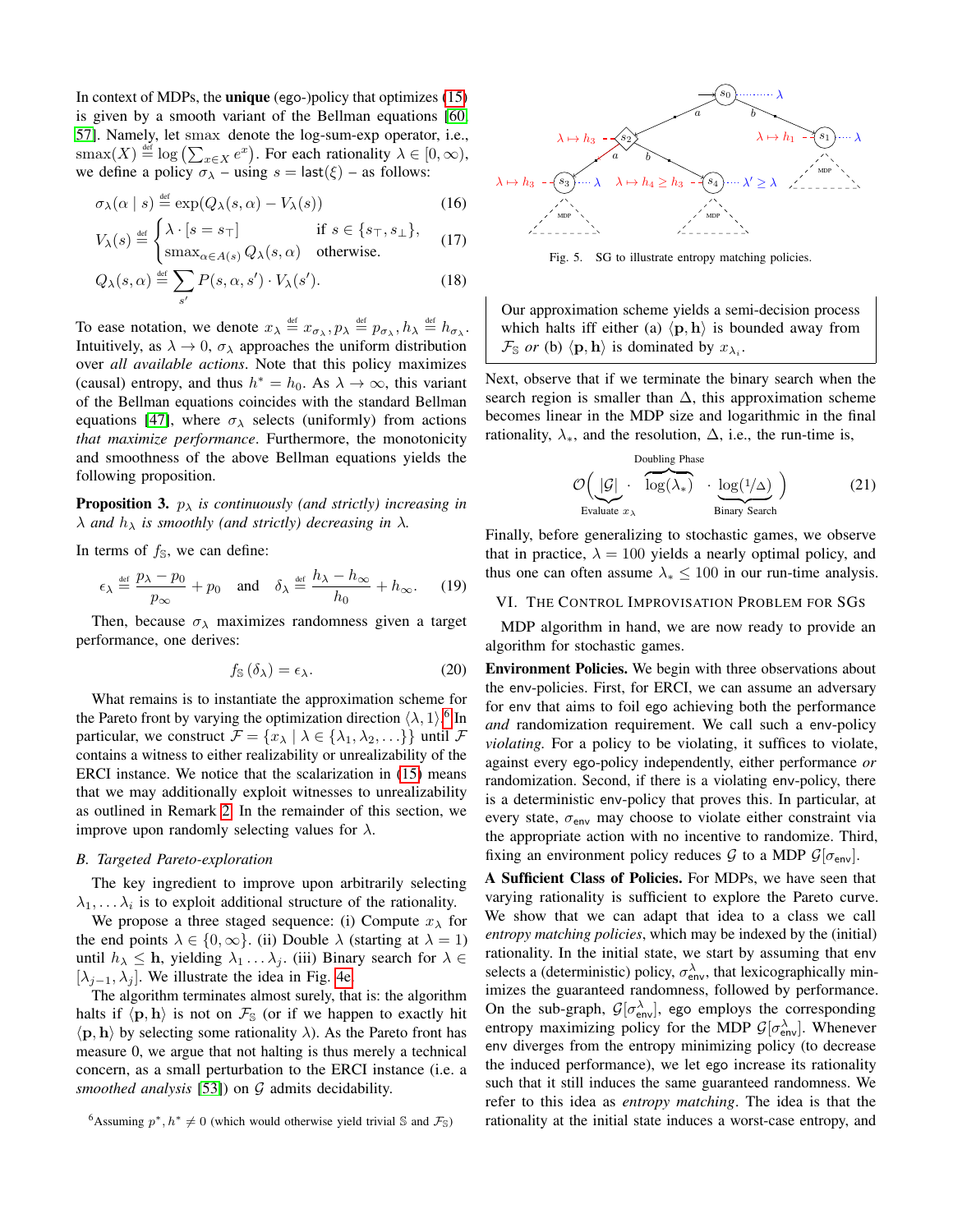whatever env chooses to do, throughout the SG, we ensure that we indeed obtain this entropy. The policy thus tracks this entropy and if necessary adapts the rationality (which we call *replanning*). Replanning ensures we obtain the optimal performance from a particular point while still ensuring the required randomness.

*Example* 9*.* We sketch an entropy matching policy in Fig. 5. In particular, we show part of a SG. For some fixed rationality  $\lambda$ , we annotate in red, on the left of the SG states, the entropy obtained when assuming that env plays an entropy-minimizing policy as outlined above. In particular, this means that in  $s_2$ , env selects action a. Now, our entropy-matching policy (in blue, on the right) will play with rationality  $\lambda$ , unless state  $s_4$  is reached. As this ensures a higher entropy, we may now select a higher rationality,  $\lambda'$ .

Soundness and Completeness. Importantly, observe that because fixing a policy for ego yields a verifiable point in S, any witness for realizability we find is trivially sound. For completeness, we can restrict ourselves to the case in which our algorithm claims the ERCI instance unrealizable. Surprisingly, the class of policies we consider suffices, and the algorithm is thus sound and (whenever halting) complete (proof provided in Sec X). That is, all guaranteed points are witnessed by an entropy matching policy!

Further, observe that as a corollary of the entropy matching family being complete, it must be the case that  $f_{\rm S}(h_{\lambda})$ inherits continuity and (strict) monotonicity from the MDP case. Namely, at each env state, the achievable points S are necessarily the intersection of the achievable points of the subgraphs. By induction, (with the MDP base case), we obtain continuity and strict monotonicity.

Algorithm: Memoizing Pareto Fronts. We propose approximating the Pareto front using the same three staged sequence of exploring rationality coefficients (at the initial state) as the MDP case: (1) endpoints, (2) doubling, (3) binary search.

To perform the above computations efficiently, we adopt a geometric perspective. Namely, observe that each node of  $G$  indexes a sub-graph, which has a corresponding Pareto front for trading performance for randomness. Further, note that the Pareto front at an env node is the intersection of the Pareto fronts of its child nodes. Entropy matching corresponds to "switching" between Pareto fronts and adjusting the optimization direction by increasing the rationality. Thus, by traversing the graph from the terminal states to the initial state, approximating Pareto fronts along the way, one can memoize how to trade performance for randomness at any given node. This preprocessing enables determining the minimum entropy response for any optimization direction and quickly replanning via a convex combination of Pareto optimal policies.

Approximate Pareto Fronts. Of course, by varying  $\lambda$ , one can only construct approximate Pareto fronts  $\hat{\mathcal{F}} \subseteq \mathcal{F}_{\mathbb{S}}$ . We propose the following high-level algorithm to adapt the above algorithm to the case where each Pareto front approximation introduces at most  $\kappa$  error along the performance axis.

- 1) Let  $\tau$  denote the length of the longest path in  $\mathcal{G}$ .
- 2) Let  $0 < \kappa < 1$  be some arbitrary initial tolerance.
- 3) Recursively compute  $\kappa$ -close Pareto fronts for each successor state using replanning.
- 4) If the any minimum entropy action cannot be determined or **p** is within  $\kappa \cdot \tau$  distance to (but outside of)  $\mathcal{F}$ , halve  $\kappa$  and repeat.
- 5) Otherwise, perform the entropy matching algorithm (with initial entropy h) using these Pareto fronts and return the resulting policy (if on exists).

The soundness of this algorithm relies on the following critical facts: (1) Given sufficient resolution, the minimum entropy envactions can be determined. (2) The resulting entropy depends solely on the resulting sub-graph (and is independent of the current Pareto approximation). (3) Thus, when querying points on  $\mathcal{F}_{\mathbb{S}}$ , error can only accumulate for p. (4) Next, observe that  $p$  is computed using convex combinations of entropy matched points on Pareto approximations. (5) Convex combinations of an error interval cannot increase the error, i.e.,

$$
q \cdot [x, x + \kappa] + \bar{q} \cdot [y, y + \kappa] = [z, z + \kappa], \quad (22)
$$

where  $z = q \cdot x + \bar{q} \cdot y$ . Thus, so long as  $\kappa \cdot \tau$  is enough resolution to answer  $p_{\lambda}$  < p, one obtains a semi-decision procedure as in the MDP case.

Termination and Run Time. First, as in the MDP case, the algorithm terminates almost surely, with the exception occurring only for a subset of the Pareto front. Below, we give an output-sensitive analysis of the run time (assuming it does halt). If  $\kappa^*$  tolerance is required to terminate, then the  $\kappa$  search introduces  $\mathcal{O}(\log(1/\kappa^*))$  iterations. Next, observe that each node need process a given rationality coefficient at most once. Further, looking up which pair of rationalities are need to upper and lower bound the performance for a given randomness can be done in logarithmic time via binary search on rationality coefficients. As the corresponding bounds and convex combinations can be computed in constant time, this means this algorithm runs in time: whateveeve chooses is dot throughout the 8G, we invariant the high of the length of the length of the length of the length of the length of the length of the length of the length of the length of the length of the length

$$
\mathcal{O}\Big(\log(1/\kappa^*)\cdot N_\lambda\cdot\log(N_\lambda)\cdot|\mathcal{G}|\Big),\tag{23}
$$

where,  $N_{\lambda}$  is the number of unique rationality coefficients processed. If, as in the MDP case, one assumes a maximum rationality coefficient  $\lambda^*$  and a minimum rationality resolution ∆, one obtains:

$$
\mathcal{O}\left(\underbrace{\log(1/\kappa^*)}_{\kappa \text{ search}} \cdot \underbrace{\lambda^*/\Delta \cdot \log(\lambda^*/\Delta) \cdot |\mathcal{G}|}_{\text{Evaluate }\lambda}\right).
$$
 (24)

The above however is very conservative and empirically we observe  $N_{\lambda}$  bounded far away from  $\lambda^*/\Delta$ .

### <span id="page-7-0"></span>VII. IMPLEMENTATION AND EMPIRICAL EVALUATION

Setup. To experimentally validate the feasibility of our ERCI algorithm for SGs, we implemented [\[56\]](#page-11-12) our algorithm in Python. Inspired by the recent work on compressing MDPs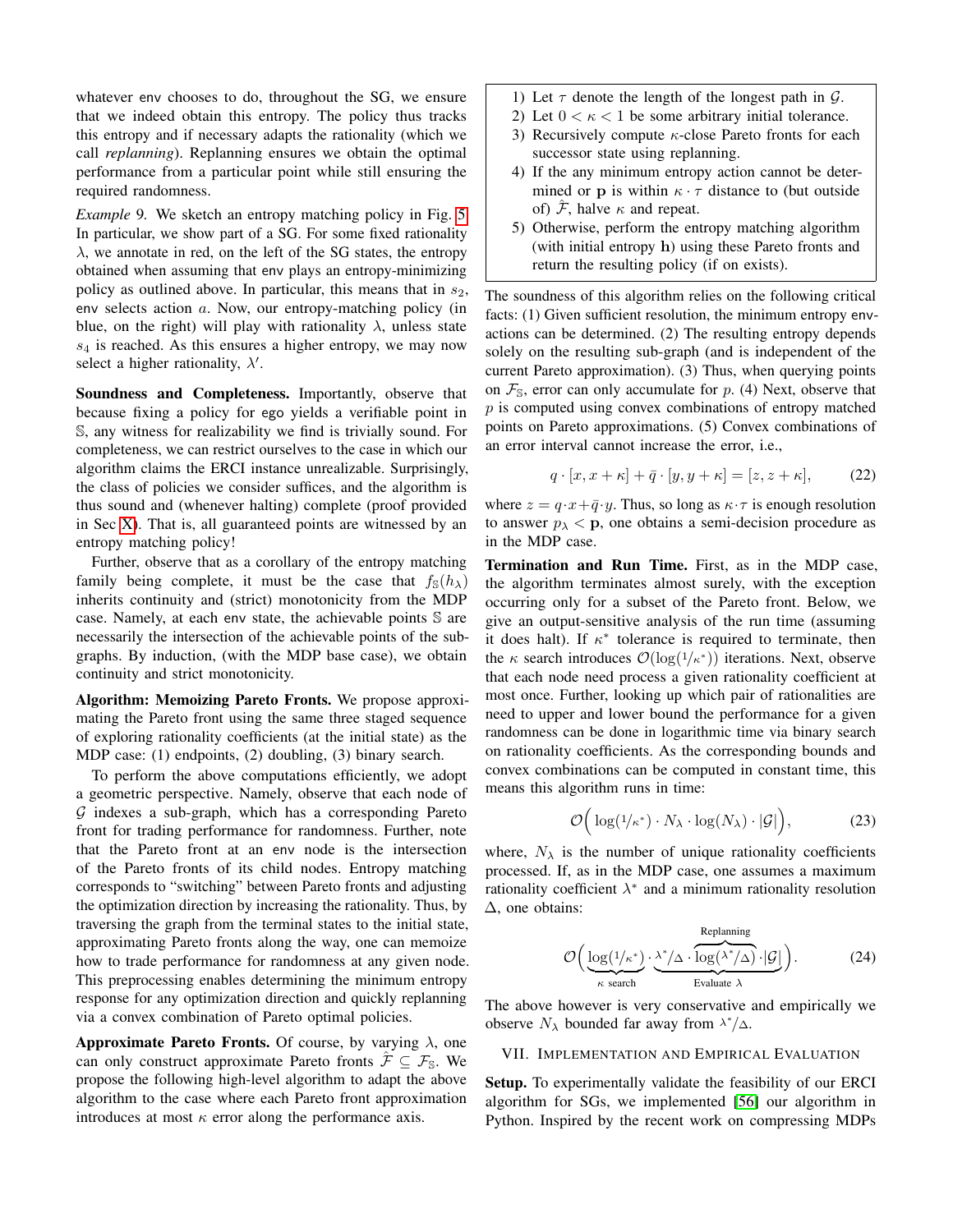<span id="page-8-2"></span>

(a) Experimental times for computing Pareto front of a variety delivery drone problems.



for specification inference [\[57\]](#page-11-5), each SG was represented as a Binary Decision Diagram (BDD) [9] using the dd and py-aiger python packages [38, 55].

We investigate the motivating example. Specifically, our experiments used a  $k \times k$  grid discretization of the workspace (cf. Fig. 1), for  $k \in \{4, 5, 6, 7\}$  where the four target houses lie in  $\{ \lfloor k/3 \rfloor, \lfloor 2k/3 \rfloor \}^2$ , and the drones  $D_{\text{test}}$  and  $D_{\text{new}}$  are initially at in the bottom left corner and top right house resp. Furthermore, for simplicity, we embedded the avoid crash condition as part of the soft constraint, rather than a hard constraint<sup>7</sup>. We took ego's dynamics to be deterministic and modeled env as visiting each house in either clock-wise or counter-wise order, where the orientation can switch with (a potentially state dependent) probability  $p \in [1/100, 1/50]$  whenever a house is visited. Next, we considered an alternation between ego and env to be a single logical time step, and (non-uniformly) instantiate problem instances with horizons ranging from 6 to 18, i.e., paths ranged from length 12 to 36. andthe second versus and the second versus of  $\frac{1}{2}$ <br>  $\frac{1}{2}$ <br>  $\frac{1}{2}$ <br>  $\frac{1}{2}$ <br>  $\frac{1}{2}$ <br>  $\frac{1}{2}$ <br>  $\frac{1}{2}$ <br>  $\frac{1}{2}$ <br>  $\frac{1}{2}$ <br>  $\frac{1}{2}$ <br>  $\frac{1}{2}$ <br>  $\frac{1}{2}$ <br>  $\frac{1}{2}$ <br>  $\frac{1}{2}$ <br>  $\frac{1}{2}$ <br>  $\frac{1}{2}$ 

Results. First and foremost, we succeed in synthesizing controllers in the mentioned setup. The controller randomizes its behavior while meeting the specification, which is not surprising as the algorithm yields a correct-by-construction policy.

Next, we consider the practical run time of our algorithm. As Fig [6a](#page-8-2) demonstrates, the empirical time to estimate the Pareto front seemed to increase linearly with our SG encoding – which is consistent with our complexity analysis. Moreover, our encoding seems to linearly track with the horizon for all  $k$  (Fig. [6b\)](#page-8-2), suggesting that the overall run time grows linearly in the horizon within our parameterization. When combined with the potential to parallelize across the rationality coefficients, these results suggest that practical optimizations to our ERCI algorithm may admit usage on other more



(b) BDD graph size as a function of horizon for the problems in our benchmark suite. Distribution of problems, non-uniform in horizon to avoid small horizon artifacts.

Fig. 6. Plots to illustrate scalability

complicated benchmarks. Finally, we remark that the use of a decision diagram encoding did indeed dramatically decrease the size of the SG (with negligible overhead). $8$ 

# VIII. DISCUSSION AND RELATED WORK

### <span id="page-8-0"></span>*A. Control Improvisation in the Literature*

In this section, we briefly compare ERCI with other forms of control improvisation. Firstly, we observe that general Control Improvisation has been proposed in stochastic environments for lane changing [22] and imitating power usage in households [2]. However, in those both settings, the randomness constraint is phrased as an upper-bound on the probability of indefinitelylong paths. Consequently, those randomness constraints are trivially satisfied. In comparison, we consider the synthesis of policies that necessarily randomize in presence of stochastic behavior in the environment. The closest prior work is to ours is Reactive Control Improvisation (RCI) for (deterministic) 2-player games [\[19\]](#page-10-4). As in ERCI, RCI features three kinds of constraints; hard, soft, and randomness. As in ERCI, RCI can be preprocessed resulting in the following core problem.

The Core RCI Problem: Given a finite acyclic (deterministic) SG  $\mathcal{G}$ , with terminal states,  $s_{\top}$  and  $s_{\bot}$ , and thresholds  $p \in (0, 1)$  and  $h \in [0, \infty)$ , find a ego-policy  $\sigma_{\text{ego}}$  such that for every env-policy  $\sigma_{\text{env}}$ 

1) (*soft constraint*)  $Pr(\text{last}(\xi) = s_\top \mid \sigma) \geq p$ ,

2) *(randomness)* 
$$
\max_{\xi} \Pr(\xi \mid \sigma) \leq \mathbf{d},
$$

where  $\sigma = \langle \sigma_{\text{ego}}, \sigma_{\text{env}} \rangle$ .

While RCI is only applied to deterministic SGs in [\[19\]](#page-10-4), there is nothing in the definition that prevents its application to the general class of SGs.<sup>[9](#page-8-4)</sup> We observe that then, the only difference

<span id="page-8-1"></span><sup>&</sup>lt;sup>7</sup>Note that counter-intuitively, only using soft constraints generally results in harder instances as the compressed SGs are larger.

<span id="page-8-3"></span><sup>&</sup>lt;sup>8</sup>For example, the  $(k = 8, \text{horizon} = 18)$  case is encoded using a 505,100 node BDD ( $|\mathcal{G}| = 6,861$  nodes). Compare with the direct encoding  $|\mathcal{G}| =$  $|S| \cdot \tau \cdot |$  monitor state $| = (8 \times 8)^2 \cdot (2 \cdot 18) \cdot (2^4 \cdot 2) \approx 37,000.$ 

<span id="page-8-4"></span><sup>&</sup>lt;sup>9</sup>However, this does not mean that the algorithm to compute a solution carries over to the general case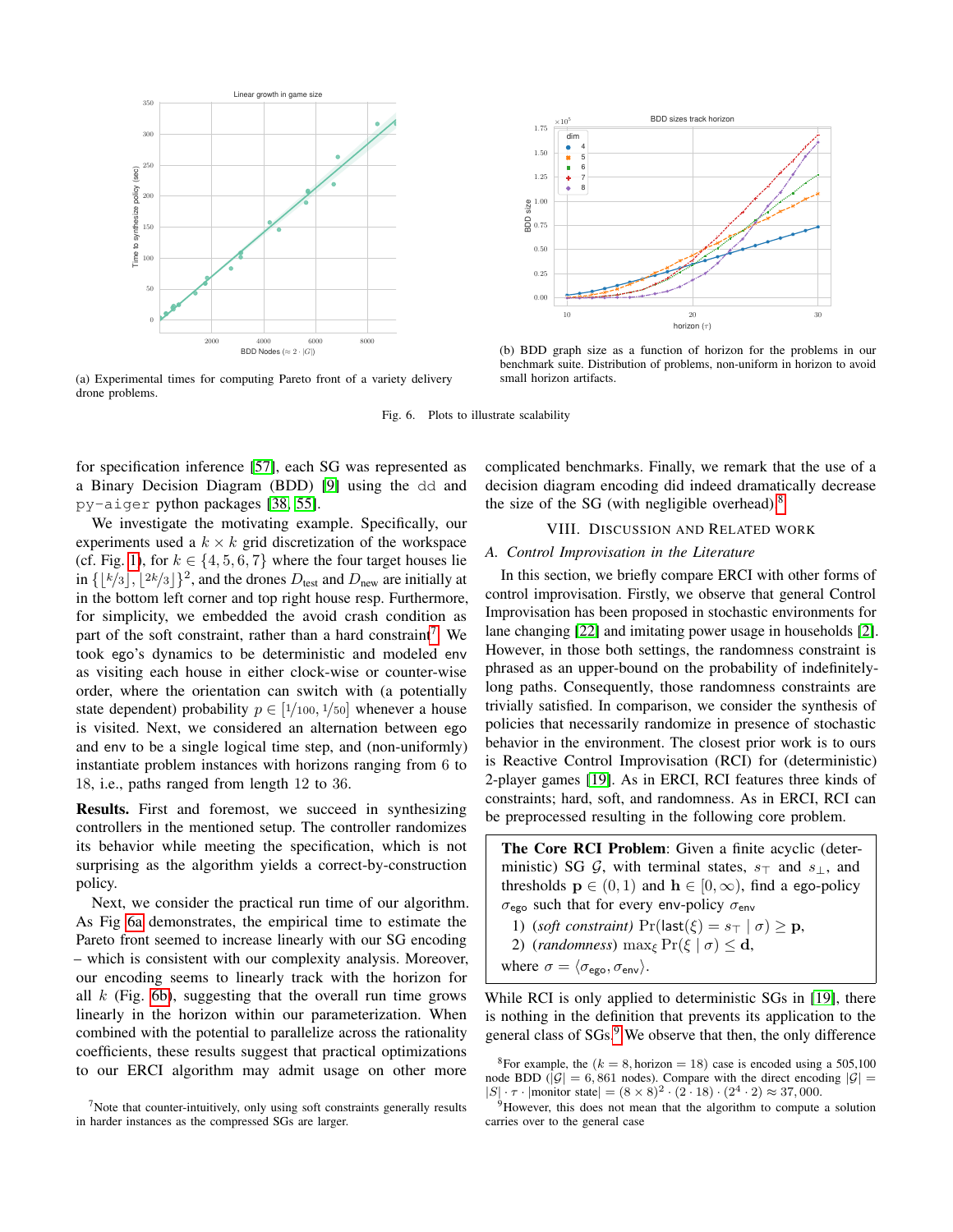<span id="page-9-0"></span>

Fig. 7. Example Illustrating the problem with RCI in stochastic environments.

between ERCI and RCI is that we use causal entropy rather than an upper bound on the probability of a path to enforce randomness. Below we address two problems with bounding the maximum probability of a trace.

First, RCI fails to account for causality when measuring randomness. In deterministic systems, for which RCI was conceived, this distinction is unnecessary, but stochastic systems must deal with counter-factuals. In practice, RCI encodes an agent model that is systematically overly optimistic regarding the outcomes of dynamics transitions [\[37\]](#page-11-9). This results in policies with worse performance given a fixed randomness target. In the context of our motivating drone example, applying RCI thus results in a policy that is both quantitatively and qualitatively less random than the ERCI.

Second, RCI fails to enforce randomization if there exists *any* path with sufficiently high probability. The next (pathological) example illustrates.

*Example* 10*.* Consider the SG (actually, an MDP where we omit the env-states) in Fig. 7. First consider that under each scheduler, the path from  $s_0$  to  $t_m$  has probability  $1/n$ . In particular, this means that a feasible RCI instance (applied to an SG) must have  $d \ge 1/n$ . At the same time, every path in the SG already has probability at most  $1/n$ , and thus, every scheduler that satisfies the randomness constraint for  $\delta = 1$ satisfies it for any  $d \geq 1/n$ . Thus, for this MDP, the RCI formulation fails to enforce any randomization in the egopolicy. By contrast, a causal entropy constraint from ERCI will continuously trade-off randomness for performance.

On the other hand, one can observe that in reality, proposed algorithms for solving RCI equally distribute probability mass across the maximum number of paths that ego can guarantee [\[19\]](#page-10-4). We remark that because (1) causal entropy reduces to non-causal entropy in deterministic dynamics and (2) uniform distributions maximize entropy, our proposed entropy matching family exactly agrees with existing RCI algorithms on deterministic SGs. Thus, we observe the following proposition.

Proposition 4. *There exists a computable function,*

$$
f\colon (\mathbf{d},\mathcal{G}) \mapsto \mathbf{h},
$$

*such that, for any deterministic SG,* G*, and performance threshold* p*, there exists an* ego*-policy solving the RCI problem with threshold* d *iff there exists a* ego*-policy solving the ERCI problem with threshold*  $\mathbf{h} = f(\mathbf{d}, \mathcal{G})$ *.* 

#### *B. Additional Related Work*

Synthesis in MDPs with multiple hard and soft constraints (often over indefinite horizons) is a well-studied problem [11, 16, 18, 49]. In this setting, one generates deterministic policies and their convex combinations. Put differently, some degree of randomization is *not an objective*, but rather a consequence. Interestingly, in [15] the optimal policies in *absence* of randomization are investigated. Along similar lines, [\[8\]](#page-10-15) trades average performance for less variance, thereby implicitly trading off the average and the worst-case performance. The original results sparked interest in different extension to MDPs and the type of soft constraints, such as continuous MDPs [\[25\]](#page-10-16) and continuous-time MDPs [\[48\]](#page-11-16), cost-bounded reachability [\[26\]](#page-10-17), or mean-payoff properties [\[7\]](#page-10-18). The algorithms have also been extended towards stochastic games [13, 35]. Finally, notions of lexicographic multi-objective synthesis [12] – in which one optimizes a secondary criterion among all policies that are optimal with respect to a first criterion bare some resemblance with the algorithm we consider. The aforementioned algorithms have been put in a robotics context in [36]. Finding policies that optimize reward objectives is well-studied in the field of reinforcement learning, and has been extended to generate Pareto fronts for multiple objectives [41, 44].  $\label{eq:20} \begin{tabular}{|c|c|} \hline \end{tabular} \hline \rule{0mm}{0mm} \hline \end{tabular} \hline \rule{0mm}{0mm} \hline \end{tabular} \hline \rule{0mm}{0mm} \hline \end{tabular} \hline \rule{0mm}{0mm} \hline \end{tabular} \hline \rule{0mm}{0mm} \hline \end{tabular} \hline \rule{0mm}{0mm} \hline \end{tabular} \hline \rule{0mm}{0mm} \hline \end{tabular} \hline \rule{0mm}{0mm} \hline \end{tabular} \hline \rule{0mm}{0mm} \hline \end{tabular} \h$ 

Next, our core ERCI instance can be seen as a multi-objective path problem [4, 42, 59]. The literature on multi-object path finding differs prominently from ERCI in two aspects: they do not trade-off randomization and performance, and they do not trade-off declarative and formal constraints with the accompanying formal guarentees, but are more search-based.

Another related domain is the problem of (randomly) patrolling a perimeters and points of interest [1, 5, 46]. Closest to our work are formalisms rooted in game-theory, such as *Stackelberg games* [51, 45]. Stackelberg games have been extending to Stackelberg planning [52] in which a trade-off between the cost for the defender and the attacker can be investigated. Most related are the zero-sum *patrolling games* introduced in [\[3\]](#page-10-2), which has led to numerous practical solutions [\[54\]](#page-11-25). Patrolling games are explicitly games between an intruder and a defender, and there is no stochastic environment. Adding additional objectives makes solving these problems harder [\[34\]](#page-11-26) and in general, the obtained policies are no longer applicable. To overcome this, a specific set of fixed objectives has been added to these games recently [\[34\]](#page-11-26). The large common aspect in all of this work is that optimal strategies do randomize. As in the synthesis work above, this is a consequence of the objectives rather than an objective in itself. In comparison, we provide a general framework and in particular support stochastic environments.

Finally, entropy as an optimization objective for MDPs with fixed rewards has been well studied [\[50\]](#page-11-27), particularly in the context of regularizing (robustifying) inverse and reinforcement learning [\[60,](#page-12-0) [23\]](#page-10-24). The primary distinction from our work (in the MDP setting) is the unspecified (performance/entropy) tradeoff. Nevertheless, as previously discussed, the specification varient of this literature served as the basis for our MDP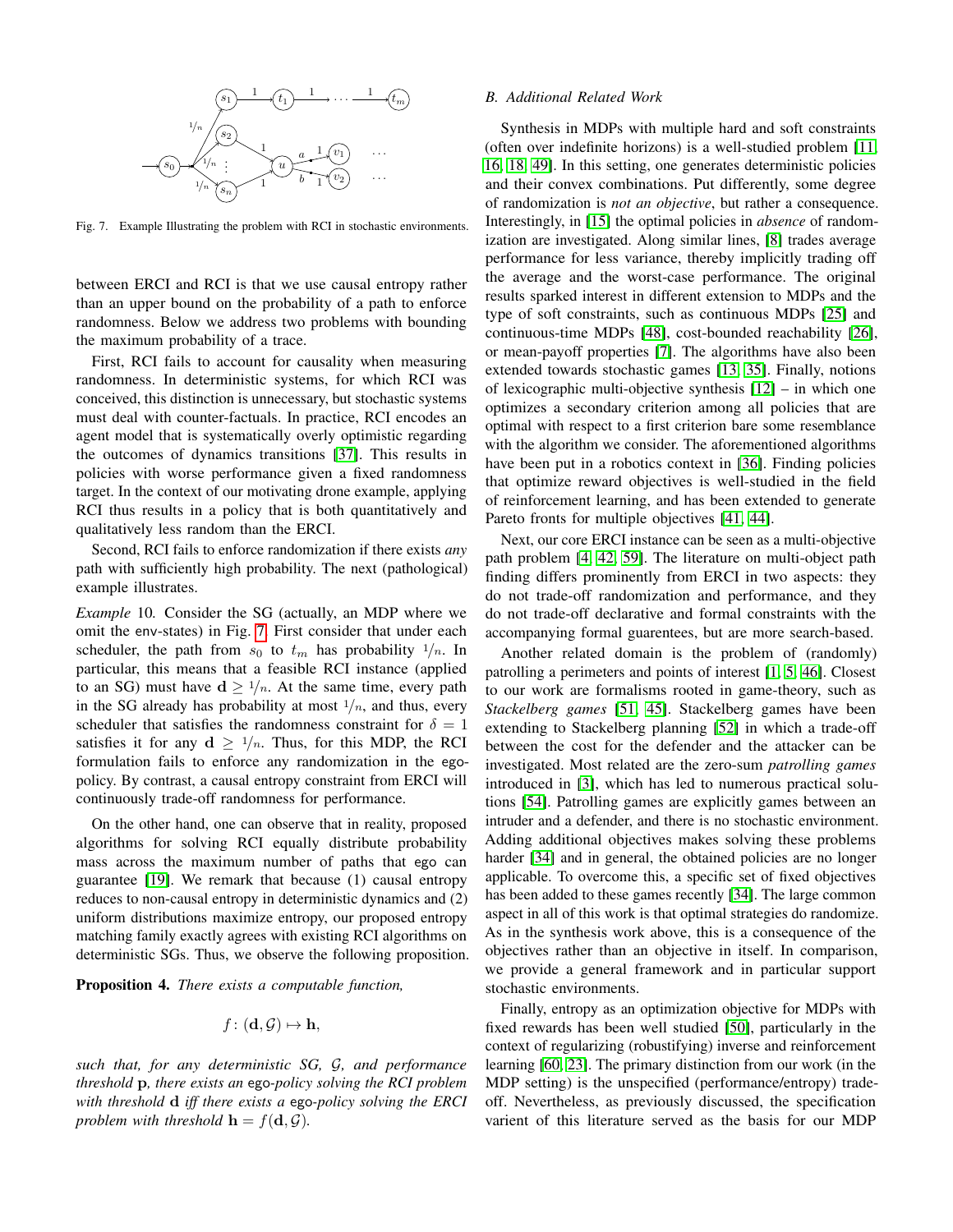subroutine [57]. Beyond Markov models, the (uniform) randomization over languages in finite automata [29, 32] or over propositional formulae [31, 6, 10] has received quite some attention, however neither of those approaches support the notion of soft constraints or the related trade-offs.

## IX. CONCLUSION

This paper presented ERCI, a framework to control improvisation in stochastic games. Our results show that ERCI can be used to synthesize policies that besides meeting temporal logic specifications induce varying behavior, e.g., to test and certify the correctness of other robots. Future work includes applying the framework to a broader spectrum of applications and extending the theory to games with imperfect information. solutioning1971. Beyond Markov models, the funitioning mass of ASAN, volume 2008 of ASAN, angeled the<br>measurement in the material 124–32) or every 123 A. Son fortune 2008 of ASAN, volume 2008 of ASAN, pages<br>measurement i

Acknowledgments: This work is partially supported by NSF grants 1545126 (VeHICaL), 1646208 and 1837132, by the DARPA contracts FA8750-18-C-0101 (Assured Autonomy) and FA8750-20-C-0156 (SDCPS), by Berkeley Deep Drive, and by Toyota under the iCyPhy center.

#### **REFERENCES**

- <span id="page-10-22"></span>[1] Noa Agmon, Sarit Kraus, and Gal A. Kaminka. Multirobot perimeter patrol in adversarial settings. In *ICRA*, pages 2339–2345. IEEE, 2008.
- <span id="page-10-13"></span>[2] Ilge Akkaya, Daniel J. Fremont, Rafael Valle, Alexandre Donzé, Edward A. Lee, and Sanjit A. Seshia. Control improvisation with probabilistic temporal specifications. In *IoTDI*, pages 187–198. IEEE Computer Society, 2016.
- <span id="page-10-2"></span>[3] Steve Alpern, Alec Morton, and Katerina Papadaki. Patrolling games. *Oper. Res.*, 59(5):1246–1257, 2011.
- <span id="page-10-21"></span>[4] Francesco Amigoni and Alessandro Gallo. A multiobjective exploration strategy for mobile robots. In *ICRA*, pages 3850–3855. IEEE, 2005.
- <span id="page-10-23"></span>[5] Francesco Amigoni, Nicola Basilico, and Nicola Gatti. Finding the optimal strategies for robotic patrolling with adversaries in topologically-represented environments. In *ICRA*, pages 819–824. IEEE, 2009.
- <span id="page-10-25"></span>[6] Mihir Bellare, Oded Goldreich, and Erez Petrank. Uniform generation of np-witnesses using an np-oracle. *Inf. Comput.*, 163(2):510–526, 2000.
- <span id="page-10-18"></span>[7] Tomás Brázdil, Václav Brozek, Krishnendu Chatterjee, Vojtech Forejt, and Antonín Kucera. Two views on multiple mean-payoff objectives in Markov decision processes. *Log. Methods Comput. Sci.*, 10(1), 2014.
- <span id="page-10-15"></span>[8] Tomás Brázdil, Krishnendu Chatterjee, Vojtech Forejt, and Antonín Kucera. Trading performance for stability in Markov decision processes. *J. Comput. Syst. Sci.*, 84: 144–170, 2017.
- <span id="page-10-11"></span>[9] Randal E. Bryant. Symbolic boolean manipulation with ordered binary-decision diagrams. *ACM Comput. Surv.*, 24(3):293–318, 1992.
- <span id="page-10-26"></span>[10] Supratik Chakraborty, Kuldeep S. Meel, and Moshe Y. Vardi. Balancing scalability and uniformity in SAT witness generator. In *DAC*, pages 60:1–60:6. ACM, 2014.
- <span id="page-10-8"></span>[11] Krishnendu Chatterjee, Rupak Majumdar, and Thomas A. Henzinger. Markov decision processes with multiple

objectives. In *STACS*, volume 3884 of *LNCS*, pages 325–336. Springer, 2006.

- <span id="page-10-20"></span>[12] Krishnendu Chatterjee, Joost-Pieter Katoen, Maximilian Weininger, and Tobias Winkler. Stochastic games with lexicographic reachability-safety objectives. In *CAV (2)*, volume 12225 of *LNCS*, pages 398–420. Springer, 2020.
- <span id="page-10-19"></span>[13] Taolue Chen, Vojtech Forejt, Marta Z. Kwiatkowska, Aistis Simaitis, and Clemens Wiltsche. On stochastic games with multiple objectives. In *MFCS*, volume 8087 of *LNCS*, pages 266–277. Springer, 2013.
- <span id="page-10-6"></span>[14] Anne Condon. On algorithms for simple stochastic games. In *Advances In Computational Complexity Theory*, volume 13 of *DIMACS Series in Discrete Mathematics and Theoretical Computer Science*, pages 51–71. DI-MACS/AMS, 1990.
- <span id="page-10-14"></span>[15] Florent Delgrange, Joost-Pieter Katoen, Tim Quatmann, and Mickael Randour. Simple strategies in multi-objective MDPs. In *TACAS (1)*, volume 12078 of *LNCS*, pages 346–364. Springer, 2020.
- <span id="page-10-9"></span>[16] Kousha Etessami, Marta Z. Kwiatkowska, Moshe Y. Vardi, and Mihalis Yannakakis. Multi-objective model checking of Markov decision processes. In *TACAS*, volume 4424 of *LNCS*, pages 50–65. Springer, 2007.
- <span id="page-10-3"></span>[17] Benjamin Eysenbach and Sergey Levine. If maxent RL is the answer, what is the question? *CoRR*, abs/1910.01913, 2019.
- <span id="page-10-10"></span>[18] Vojtech Forejt, Marta Z. Kwiatkowska, and David Parker. Pareto curves for probabilistic model checking. In *ATVA*, volume 7561 of *LNCS*, pages 317–332. Springer, 2012.
- <span id="page-10-4"></span>[19] Daniel J. Fremont and Sanjit A. Seshia. Reactive control improvisation. In *CAV (1)*, volume 10981 of *LNCS*, pages 307–326. Springer, 2018.
- <span id="page-10-5"></span>[20] Daniel J. Fremont, Alexandre Donzé, Sanjit A. Seshia, and David Wessel. Control improvisation. In *FSTTCS*, volume 45 of *LIPIcs*, pages 463–474. Schloss Dagstuhl - Leibniz-Zentrum für Informatik, 2015.
- <span id="page-10-1"></span>[21] Jie Fu, Nikolay Atanasov, Ufuk Topcu, and George J. Pappas. Optimal temporal logic planning in probabilistic semantic maps. In *ICRA*, pages 3690–3697. IEEE, 2016.
- <span id="page-10-12"></span>[22] Jin I. Ge and Richard M. Murray. Voluntary lane-change policy synthesis with control improvisation. In *CDC*, pages 3640–3647. IEEE, 2018.
- <span id="page-10-24"></span>[23] Matthieu Geist, Bruno Scherrer, and Olivier Pietquin. A theory of regularized Markov decision processes. In *ICML*, volume 97 of *PMLR*, pages 2160–2169. PMLR, 2019.
- <span id="page-10-7"></span>[24] Giuseppe De Giacomo and Moshe Y. Vardi. Linear temporal logic and linear dynamic logic on finite traces. In *IJCAI*, pages 854–860. IJCAI/AAAI, 2013.
- <span id="page-10-16"></span>[25] Sofie Haesaert, Petter Nilsson, and Sadegh Soudjani. Formal multi-objective synthesis of continuous-state MDPs. *IEEE Control. Syst. Lett.*, 5(5):1765–1770, 2021.
- <span id="page-10-17"></span>[26] Arnd Hartmanns, Sebastian Junges, Joost-Pieter Katoen, and Tim Quatmann. Multi-cost bounded tradeoff analysis in MDP. *J. Autom. Reason.*, 64(7):1483–1522, 2020.
- <span id="page-10-0"></span>[27] Keliang He, Morteza Lahijanian, Lydia E. Kavraki, and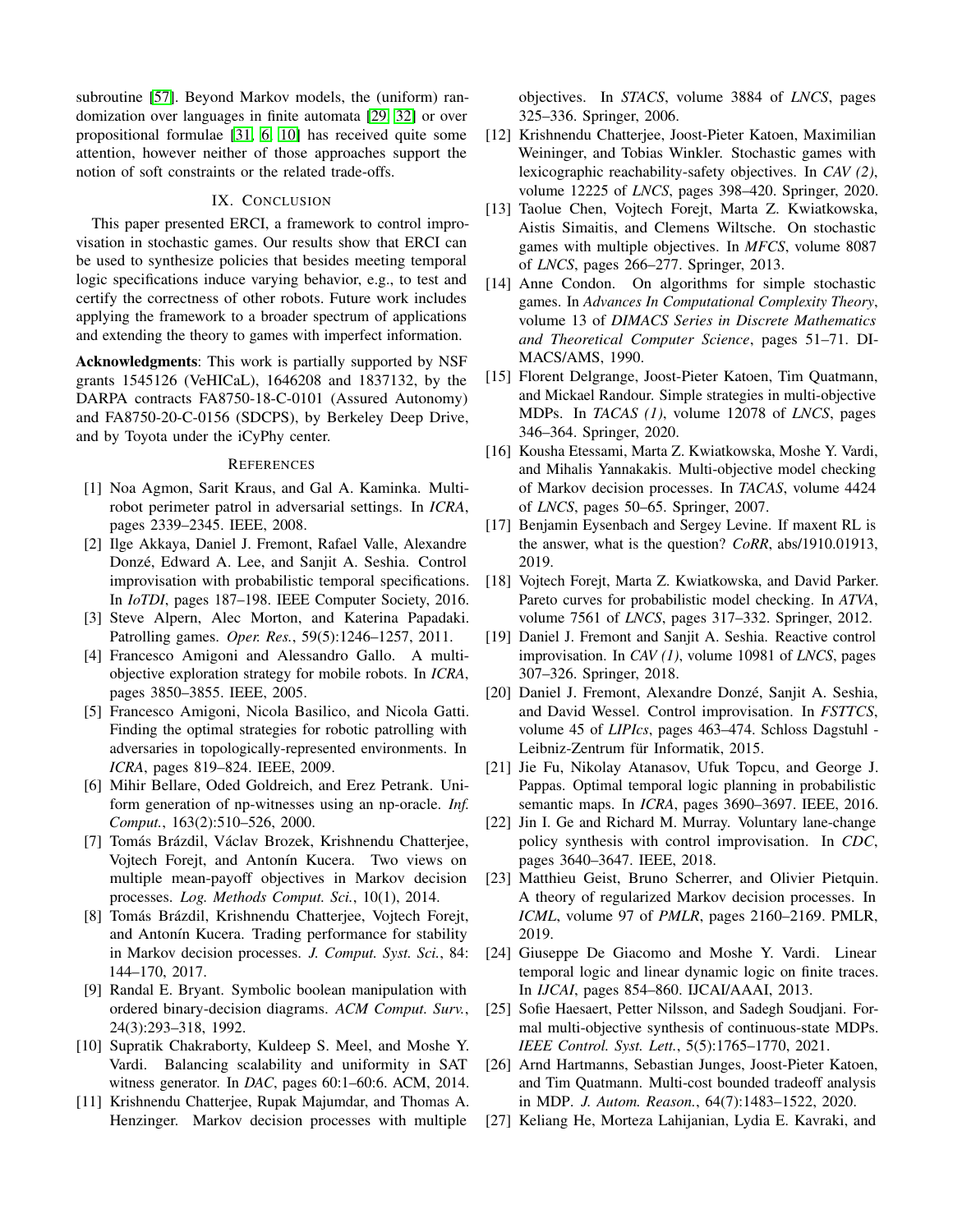Moshe Y. Vardi. Reactive synthesis for finite tasks under resource constraints. In *IROS*, pages 5326–5332. IEEE, 2017.

- <span id="page-11-2"></span>[28] Keliang He, Andrew M. Wells, Lydia E. Kavraki, and Moshe Y. Vardi. Efficient symbolic reactive synthesis for finite-horizon tasks. In *ICRA*, pages 8993–8999. IEEE, 2019.
- <span id="page-11-28"></span>[29] Timothy J. Hickey and Jacques Cohen. Uniform random generation of strings in a context-free language. *SIAM J. Comput.*, 12(4):645–655, 1983.
- <span id="page-11-0"></span>[30] Matanya B. Horowitz, Eric M. Wolff, and Richard M. Murray. A compositional approach to stochastic optimal control with co-safe temporal logic specifications. In *IROS*, pages 1466–1473. IEEE, 2014.
- <span id="page-11-30"></span>[31] Mark Jerrum, Leslie G. Valiant, and Vijay V. Vazirani. Random generation of combinatorial structures from a uniform distribution. *Theor. Comput. Sci.*, 43:169–188, 1986.
- <span id="page-11-29"></span>[32] Sampath Kannan, Z. Sweedyk, and Stephen R. Mahaney. Counting and random generation of strings in regular languages. In *SODA*, pages 551–557. ACM/SIAM, 1995.
- <span id="page-11-4"></span>[33] Yiannis Kantaros, Matthew Malencia, Vijay Kumar, and George J. Pappas. Reactive temporal logic planning for multiple robots in unknown environments. In *ICRA*, pages 11479–11485. IEEE, 2020.
- <span id="page-11-26"></span>[34] David Klaska, Antonín Kucera, and Vojtech Rehák. Adversarial patrolling with drones. In *AAMAS*, pages 629–637. IFAAMAS, 2020.
- <span id="page-11-7"></span>[35] Marta Kwiatkowska, David Parker, and Clemens Wiltsche. Prism-games: verification and strategy synthesis for stochastic multi-player games with multiple objectives. *Int. J. Softw. Tools Technol. Transf.*, 20(2):195–210, 2018.
- <span id="page-11-17"></span>[36] Bruno Lacerda, Fatma Faruq, David Parker, and Nick Hawes. Probabilistic planning with formal performance guarantees for mobile service robots. *Int. J. Robotics Res.*, 38(9), 2019.
- <span id="page-11-9"></span>[37] Sergey Levine. Reinforcement learning and control as probabilistic inference: Tutorial and review. *CoRR*, abs/1805.00909, 2018. URL [http://arxiv.org/abs/1805.](http://arxiv.org/abs/1805.00909) [00909.](http://arxiv.org/abs/1805.00909)
- <span id="page-11-13"></span>[38] Scott C. Livingston. Binary Decision Diagrams (BDDs) in pure Python and Cython wrappers of CUDD, Sylvan, and BuDDy.
- <span id="page-11-6"></span>[39] James Massey. Causality, feedback and directed information. In *ISITA*, pages 303–305, 1990.
- <span id="page-11-12"></span><span id="page-11-3"></span>[40] Salar Moarref and Hadas Kress-Gazit. Automated synthesis of decentralized controllers for robot swarms from high-level temporal logic specifications. *Auton. Robots*, 44(3-4):585–600, 2020.
- <span id="page-11-18"></span><span id="page-11-5"></span>[41] Sriraam Natarajan and Prasad Tadepalli. Dynamic preferences in multi-criteria reinforcement learning. In *ICML*, volume 119 of *ACM International Conference Proceeding Series*, pages 601–608. ACM, 2005.
- <span id="page-11-20"></span><span id="page-11-1"></span>[42] Milad Nazarahari, Esmaeel Khanmirza, and Samira Doostie. Multi-objective multi-robot path planning in continuous environment using an enhanced genetic algo-

rithm. *Expert Syst. Appl.*, 115:106–120, 2019.

- <span id="page-11-8"></span>[43] Andrew Y. Ng and Stuart J. Russell. Algorithms for inverse reinforcement learning. In *ICML*, pages 663–670. Morgan Kaufmann, 2000.
- <span id="page-11-19"></span>[44] Simone Parisi, Matteo Pirotta, Nicola Smacchia, Luca Bascetta, and Marcello Restelli. Policy gradient approaches for multi-objective sequential decision making: A comparison. In *ADPRL*, pages 1–8. IEEE, 2014.
- <span id="page-11-23"></span>[45] Praveen Paruchuri, Jonathan P. Pearce, Milind Tambe, Fernando Ordóñez, and Sarit Kraus. An efficient heuristic approach for security against multiple adversaries. In *AAMAS*, page 181. IFAAMAS, 2007.
- <span id="page-11-21"></span>[46] David Portugal, Charles Pippin, Rui P. Rocha, and Henrik I. Christensen. Finding optimal routes for multirobot patrolling in generic graphs. In *IROS*, pages 363– 369. IEEE, 2014.
- <span id="page-11-10"></span>[47] Martin L. Puterman. *Markov Decision Processes: Discrete Stochastic Dynamic Programming*. Wiley Series in Probability and Statistics. Wiley, 1994.
- <span id="page-11-16"></span>[48] Tim Quatmann, Sebastian Junges, and Joost-Pieter Katoen. Markov automata with multiple objectives. In *CAV (1)*, volume 10426 of *LNCS*, pages 140–159. Springer, 2017.
- <span id="page-11-27"></span><span id="page-11-25"></span><span id="page-11-24"></span><span id="page-11-22"></span><span id="page-11-15"></span><span id="page-11-14"></span><span id="page-11-11"></span>[49] Mickael Randour, Jean-François Raskin, and Ocan Sankur. Percentile queries in multi-dimensional Markov decision processes. *Formal Methods Syst. Des.*, 50(2-3):207–248, 2017.
- [50] Yagiz Savas, Melkior Ornik, Murat Cubuktepe, Mustafa O. Karabag, and Ufuk Topcu. Entropy maximization for Markov decision processes under temporal logic constraints. *IEEE Trans. Autom. Control.*, 65(4):1552–1567, 2020. Mode Y. Vardi, Razinie synthesis ker initir tasks sunk<br/>r $\tau$  initir. *Layert* Spic. Appl., 118106–120, 2019, and<br/>variety the synthesis in 1895, respect to the synthesis of the Spice and<br/> $\lambda$  in the Spice and M
	- [51] Marwaan Simaan and Jose B Cruz. On the stackelberg strategy in nonzero-sum games. *Journal of Optimization Theory and Applications*, 11(5):533–555, 1973.
	- [52] Patrick Speicher, Marcel Steinmetz, Michael Backes, Jörg Hoffmann, and Robert Künnemann. Stackelberg planning: Towards effective leader-follower state space search. In *AAAI*, pages 6286–6293. AAAI Press, 2018.
	- [53] Daniel A. Spielman and Shang-Hua Teng. Smoothed analysis: an attempt to explain the behavior of algorithms in practice. *Commun. ACM*, 52(10):76–84, 2009.
	- [54] Milind Tambe. *Security and Game Theory Algorithms, Deployed Systems, Lessons Learned*. Cambridge University Press, 2012.
	- [55] Marcell Vazquez-Chanlatte. mvcisback/py-aiger, 2018. URL [https://doi.org/10.5281/zenodo.1326224.](https://doi.org/10.5281/zenodo.1326224)
	- [56] Marcell Vazquez-Chanlatte. Improvisers: A python library for synthesizing entropic reactive control improvisers for stochastic games., 2021. URL [https://github.com/](https://github.com/mvcisback/improvisers) [mvcisback/improvisers.](https://github.com/mvcisback/improvisers)
	- [57] Marcell Vazquez-Chanlatte and Sanjit A. Seshia. Maximum causal entropy specification inference from demonstrations. In *CAV (2)*, volume 12225 of *LNCS*, pages 255–278. Springer, 2020.
	- [58] Kai Weng Wong, Rüdiger Ehlers, and Hadas Kress-Gazit. Correct high-level robot behavior in environments with